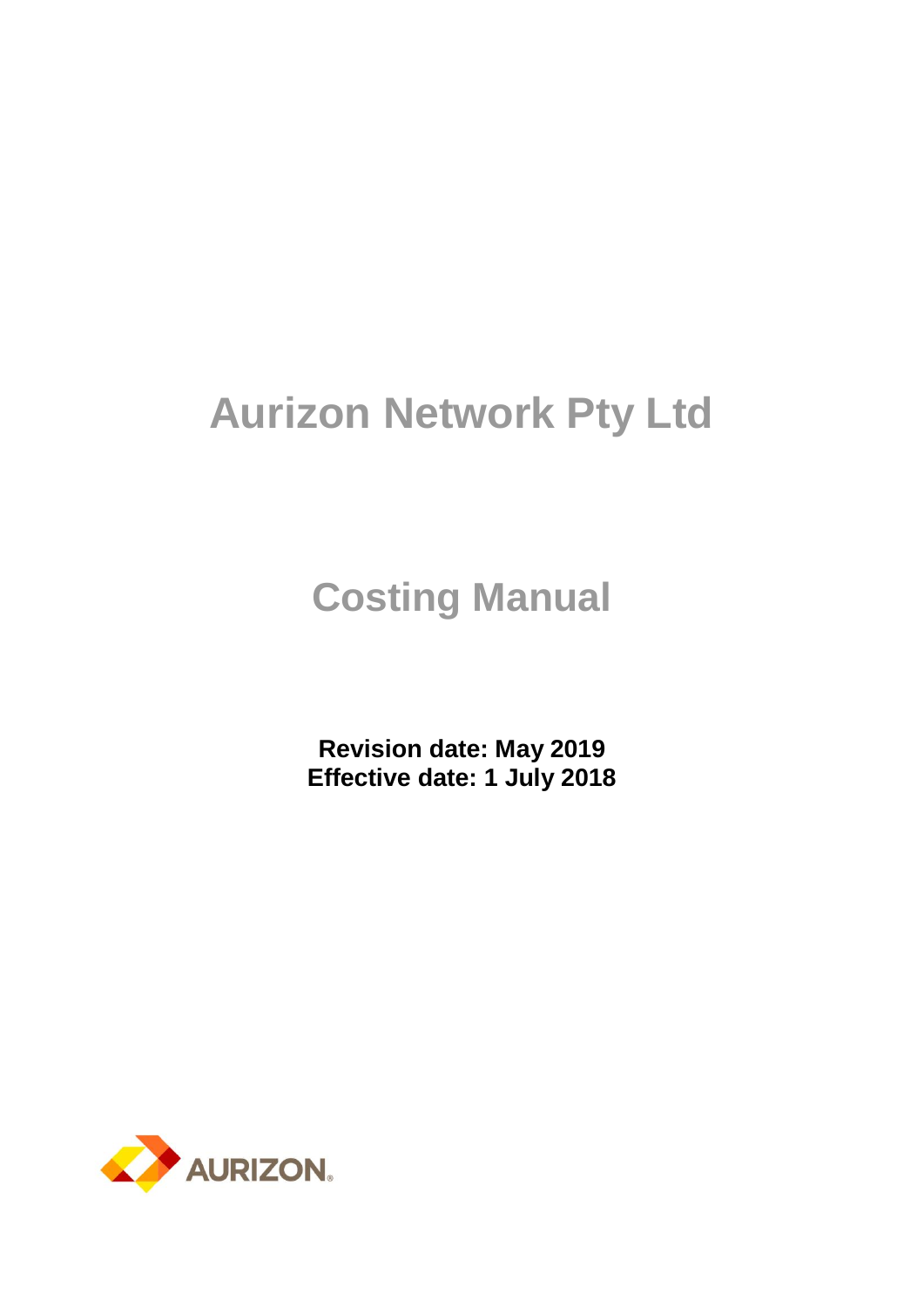# **TABLE OF CONTENTS**

|                    | PART 1. PURPOSE OF COSTING MANUAL                           |    |
|--------------------|-------------------------------------------------------------|----|
| 1.1                |                                                             |    |
| 1.2                |                                                             |    |
| 1.3                |                                                             |    |
|                    | <b>PART 2. ADMINISTRATION OF COSTING MANUAL</b>             |    |
| 2.1                |                                                             |    |
| $2.2^{\circ}$      |                                                             |    |
|                    | <b>PART 3. COSTING FRAMEWORK</b>                            |    |
| 3.1                |                                                             |    |
| 3.2                |                                                             |    |
| 3.3                |                                                             |    |
|                    | PART 4. SEPARATION OF BELOW RAIL ASSETS, COSTS, REVENUE AND |    |
| <b>INVESTMENTS</b> |                                                             |    |
| 4.1                |                                                             |    |
| 4.2                |                                                             |    |
|                    | <b>PART 5. FINANCIAL STATEMENTS</b>                         |    |
| 5.1                |                                                             |    |
| 5.2                |                                                             |    |
| 5.3                |                                                             |    |
|                    |                                                             | 25 |
|                    |                                                             |    |

### **SCHEDULES**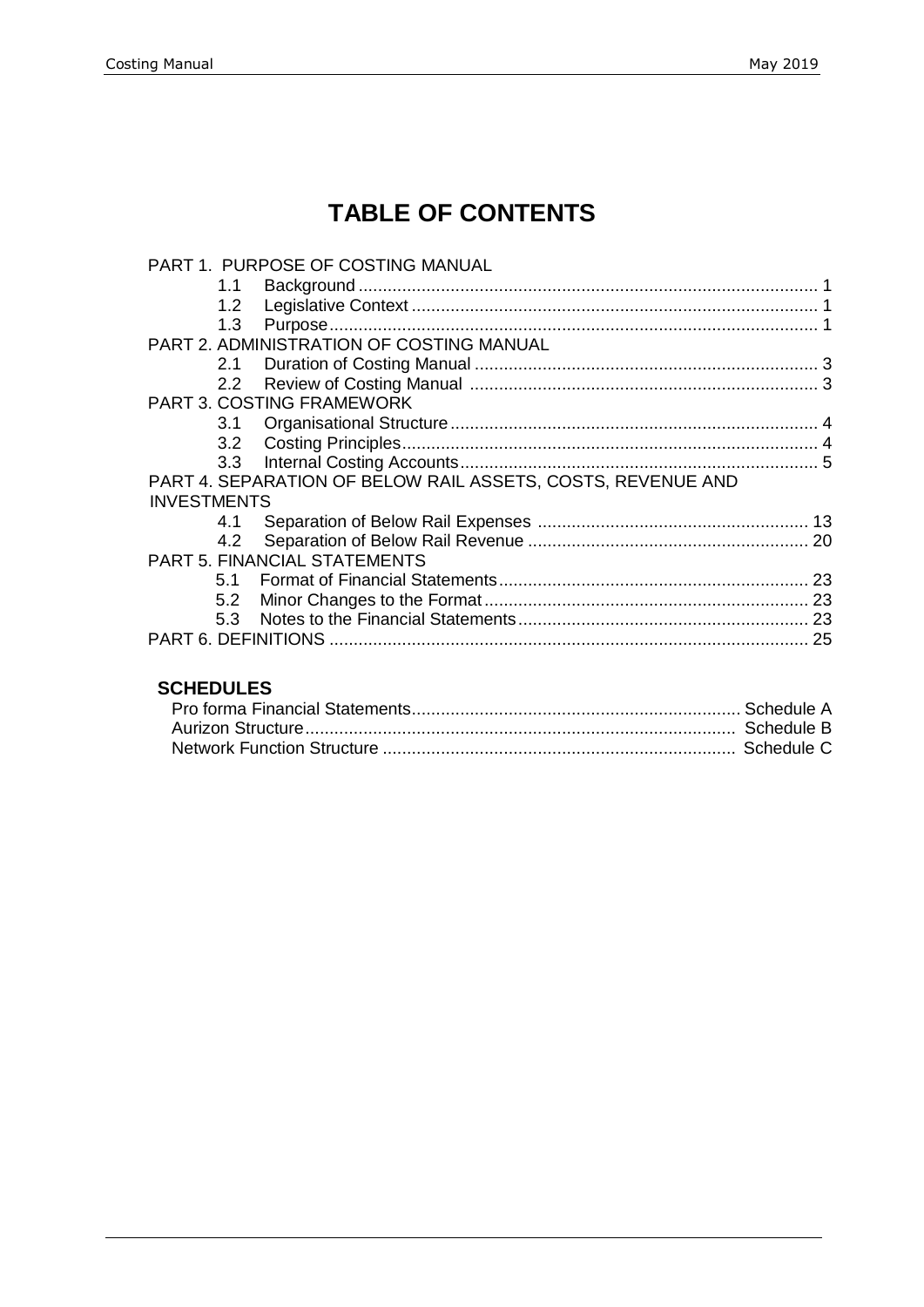## **PART 1. PURPOSE OF COSTING MANUAL**

#### **1.1 Background**

- (a) Aurizon Network Pty Ltd (Aurizon Network) has an Undertaking that provides the framework for negotiations with access seekers for Access to Rail Infrastructure for the purpose of operating Train Services.
- (b) The intent of the Undertaking is *inter alia* to ensure that Access negotiations are conducted expeditiously on a commercial basis, and in a competitively neutral environment. The Undertaking seeks to ensure that there will be no cross subsidy between individual Train Services or between combinations of Train Services. It also outlines pricing principles to be employed in determining applicable Access Charges.
- (c) Aurizon Network is a substantial and diverse rail infrastructure business serving train operators and supply chains in Queensland. Aurizon Network provides design, maintenance and management services on the rail network.
- (d) The Aurizon Holdings Limited (Aurizon) group of companies is an integrated railway provider, in that it provides both Below Rail Services as a Railway Manager and Above Rail Services as a Railway Operator. Aurizon is obligated, under the Queensland Competition Authority Act 1997 (**the Act**), to keep accounting records for Below Rail Services separate from its accounting records for its other operations. Consistent with this obligation, Aurizon Network has been created as a wholly owned subsidiary of Aurizon Operations Limited (Aurizon Operations), a direct subsidiary of Aurizon Holdings Limited, and the Undertaking contains a requirement for the preparation of separate Financial Statements for Below Rail Services provided by Aurizon Network.
- (e) Under the Act the Queensland Competition Authority (**QCA**) may prepare a Costing Manual (referred to as the "Manual") or ask Aurizon Network to do so.

#### **1.2 Legislative Context**

This Manual has been prepared in accordance with the requirements of Section 159 of the Act.

#### **1.3 Purpose**

- (a) The principal purpose of the Manual is to provide a framework for the financial reporting obligations contained in the Undertaking to satisfy the accounting responsibilities under the Act.
- (b) The Manual provides the framework for the Identification, Attribution and Allocation of assets, costs and, revenues and investments relating to Queensland based Below Rail Services provided by Aurizon Network and the development of Financial Statements required in accordance with the Undertaking.
- (c) The Manual sets out the process for identifying the cost base for Below Rail Services separate from other services provided by Aurizon Network.
- (d) The Manual provides the basis for Aurizon Network to keep its accounting records for Below Rail Services separate from its accounting records for its other operations.
- (e) The Manual provides for an assignment of costs based on Aurizon Network's current Costing accounts. The network system operated by Aurizon Network is essentially a stand alone system servicing predominately coal traffic and the cost centre structure in the financial systems reflect this.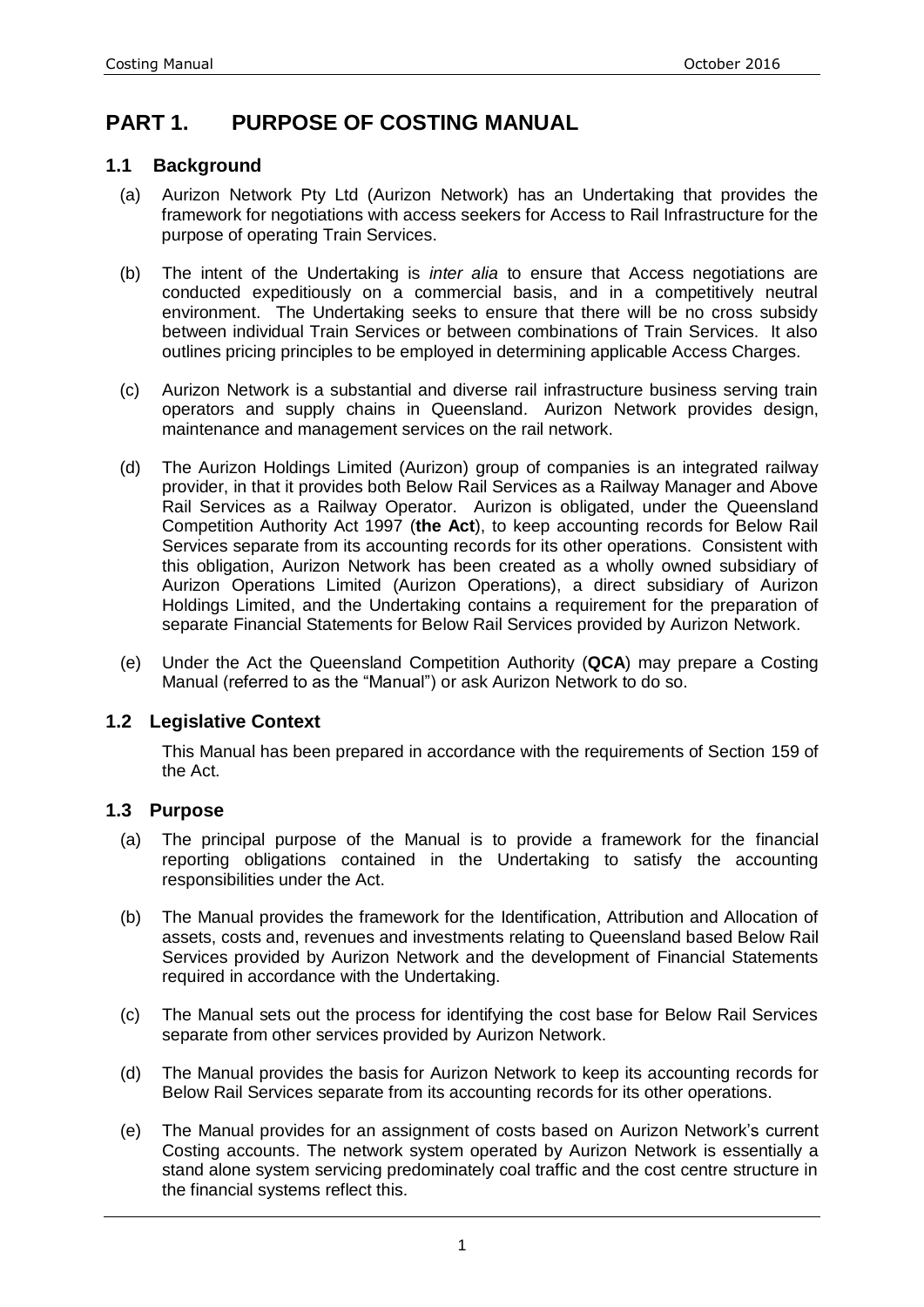- (f) The Manual provides a basis for the preparation of a statement of earnings before interest, tax, depreciation and amortisation (a partial profit and loss statement) based on the cost Identification, Attribution and Allocation methodology.
- (g) The "building blocks" of Maximum Allowable Revenue (MAR), being return on capital, depreciation, maintenance costs, operating costs and tax, are reviewed and approved by the QCA after consultation with stakeholders as part of the approval of the Access Undertaking. The purpose of the Manual is not to identify efficient costs for the provision of Below Rail Services. The regulatory process described above identifies and approves the efficient costs of the operating costs building block for calculation of (MAR). However, costs should be presented in a manner that allows comparison between actual costs and allowances.
- (h) The financial reporting to which this Manual applies does not include detailed Maintenance Costs or Regulatory Asset Base (RAB) reporting which are required under separate provisions of the Undertaking.

The annual RAB roll-forward report sets out by system: opening value of the RAB, indexation, depreciation, capital expenditure, disposals and closing value of the RAB. A report detailing capital expenditure for a financial year is provided to the QCA within four months after the end of that financial year, and the roll forward is provided to the QCA for acceptance within 1 month of the QCA's acceptance of the capital expenditure for the financial year. The RAB roll-forward report is published within 4 weeks of QCA acceptance.

Detailed maintenance and performance reporting is provided in accordance with the Undertaking.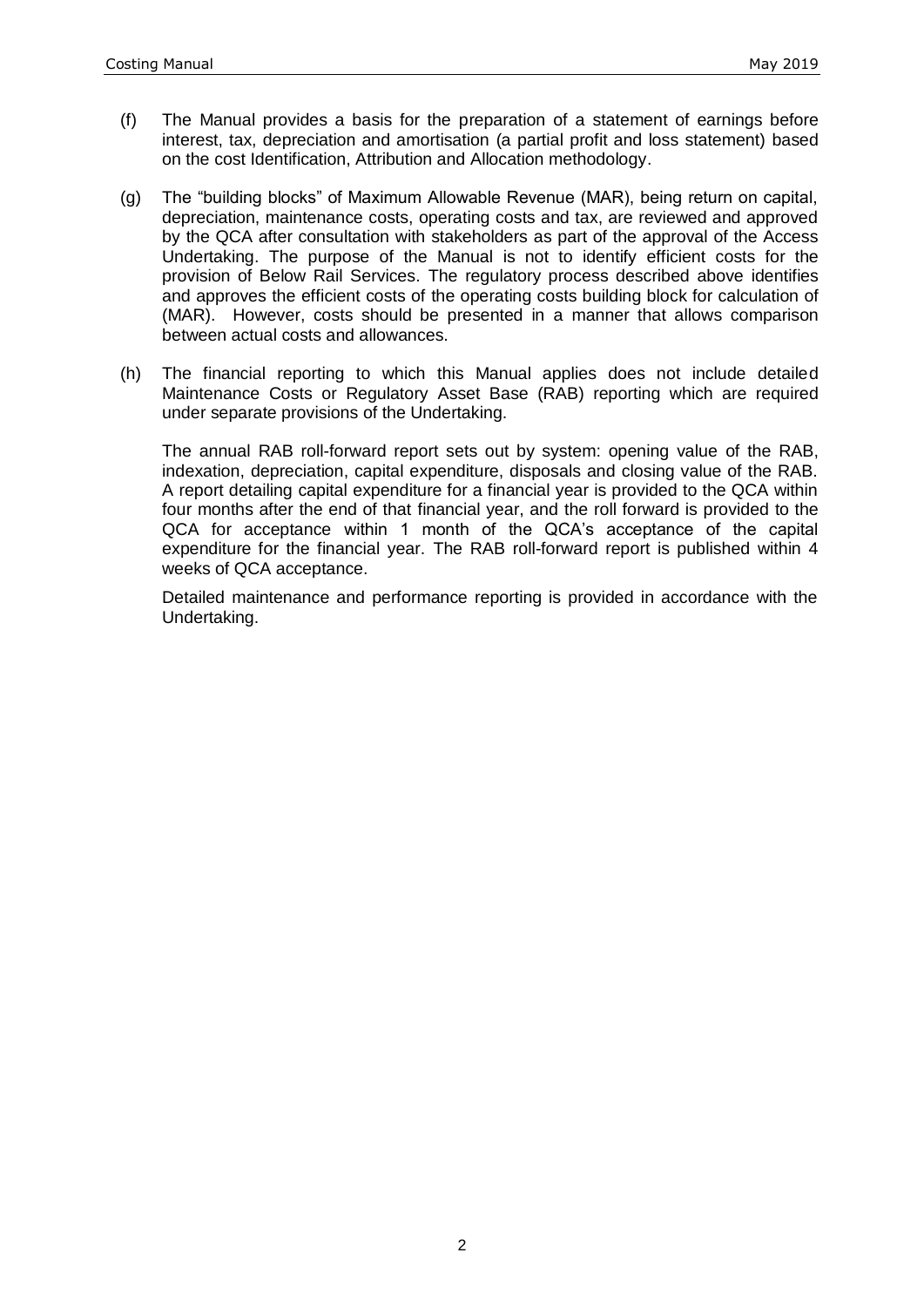## **PART 2. ADMINISTRATION OF COSTING MANUAL**

#### **2.1 Duration of Costing Manual**

- (a) The Manual will take effect from the date specified as being the effective date, following approval by the QCA.
- (b) Aurizon Network must publish the current approved Costing Manual upon www.aurizon.com.au.
- (c) This Manual will apply to the annual Financial Statements prepared for the financial year commencing 1 July 2018, and will continue to apply, subject to paragraph (d) and (f) until superseded by approved changes in accordance with clause 2.2 below.
- (d) If, for any 12 month financial period during the term of the Manual, the QCA ceases to be the regulator of Aurizon Network's Below Rail Services, Aurizon Network may withdraw the Manual.
- (e) If, for any 12 month financial period during the term of the Manual, Aurizon Network does not have an approved Undertaking, Aurizon Network may seek approval from QCA to defer the preparation of the annual Financial Statements.
- (f) Apart from the circumstances identified in Paragraph (d), Aurizon Network may withdraw the Manual at any time, provided it has received written approval from the QCA.

#### **2.2 Review of Costing Manual**

- (a) If, at any time during the term of the Manual, Aurizon Network is of the view that changes to the Manual are desirable, Aurizon Network may submit amendments to the QCA.
- (b) Where amendments to the Manual are submitted to the QCA, the QCA must consider the amendments to the Manual, and approve, or not approve them. If the QCA does not approve the amendments to the Manual, the previously approved Manual will continue to apply.
- (c) If the QCA does approve the amendments, the amended Manual will apply from:
	- (i) the date of the QCA's approval; or
	- (ii) a later date approved by the QCA.
- (d) The QCA may, from time to time, revise the Manual as long as it complies with section 159(3) of the Act.
- (e) Aurizon Network must publish any amendments to the Costing Manual including the date the amendments come in to force.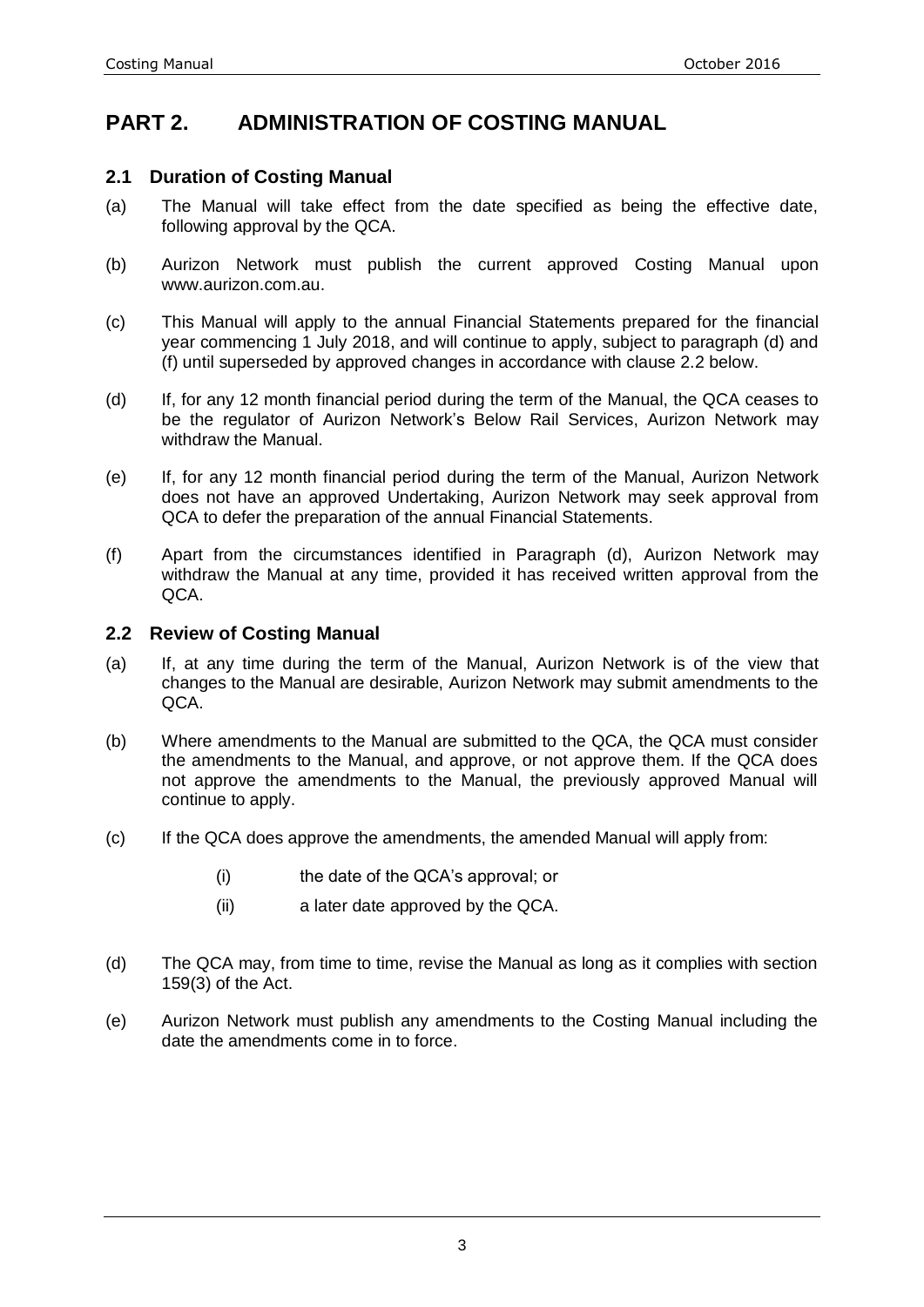## **PART 3. COSTING FRAMEWORK**

#### **3.1 Organisational Structure**

(a) Aurizon Network is a wholly owned subsidiary of Aurizon Operations Limited and Aurizon Operations Limited is a wholly owned subsidiary of Aurizon Holdings Limited (Aurizon).

This Aurizon Structure is illustrated in Schedule B.

- (b) Aurizon has established its organisational structure to facilitate the separation of the management of Rail Infrastructure from the operation of Train Services.
- (c) Aurizon Network also represents a functional unit of Aurizon, separate from other operating and non-operating functional units. Aurizon Network is responsible for the provision of Below Rail Services.

This Network structure is illustrated in Schedule C.

(d) The principles of cost Identification, Attribution and Allocation recognise that Aurizon's organisational structure may change over time. Therefore, the Identification, Attribution and Allocation of costs and revenues are based on functions regardless of the area within Aurizon that provides them. The principles in the Manual have been developed on this basis, however at any point in time costing information will be drawn from responsibility-based accounts reflecting Aurizon's current organisational structure.

#### **3.2 Costing Principles**

- (a) All costs and revenues must be Identified, Attributed or Allocated as Below Rail Services or Other Services;
- (b) The fundamental principle underlying Aurizon Network's approach to costing is that, wherever possible, costs and revenues are directly Identified or Attributed to a function, and functions are directly Identified or Attributed as a Below Rail Service provided by Aurizon Network or Other Services provided by Aurizon Network. Costs and revenues are only Allocated to a function/service where it is not possible or practical to disaggregate those costs in a manner that allows for them to be directly Identified or Attributed to a function/service. This principle avoids the application of general rules of Allocation applying to all circumstances. Rather, it requires a detailed process to be put in place to analyse the assets owned, and the costs incurred, by Aurizon Network.
- (c) The general approach described in the Manual is based on the following:
	- (i) Where costs are directly incurred in the performance of Below Rail Services provided by Aurizon Network, those costs are directly Identified as Below Rail Costs;
	- (ii) Where costs are incurred in common for the provision of Below Rail Services provided by Aurizon Network and/or Other Services, and where there is a causal relationship between the resources used for Below Rail Services provided by Aurizon Network, and/or Other Services, these costs are Attributed on a reasonable basis of cost causality as approved by the QCA; and
	- (iii) Where costs and revenues are used jointly for the provision of Below Rail Services provided by Aurizon Network and/or Other Services, and where there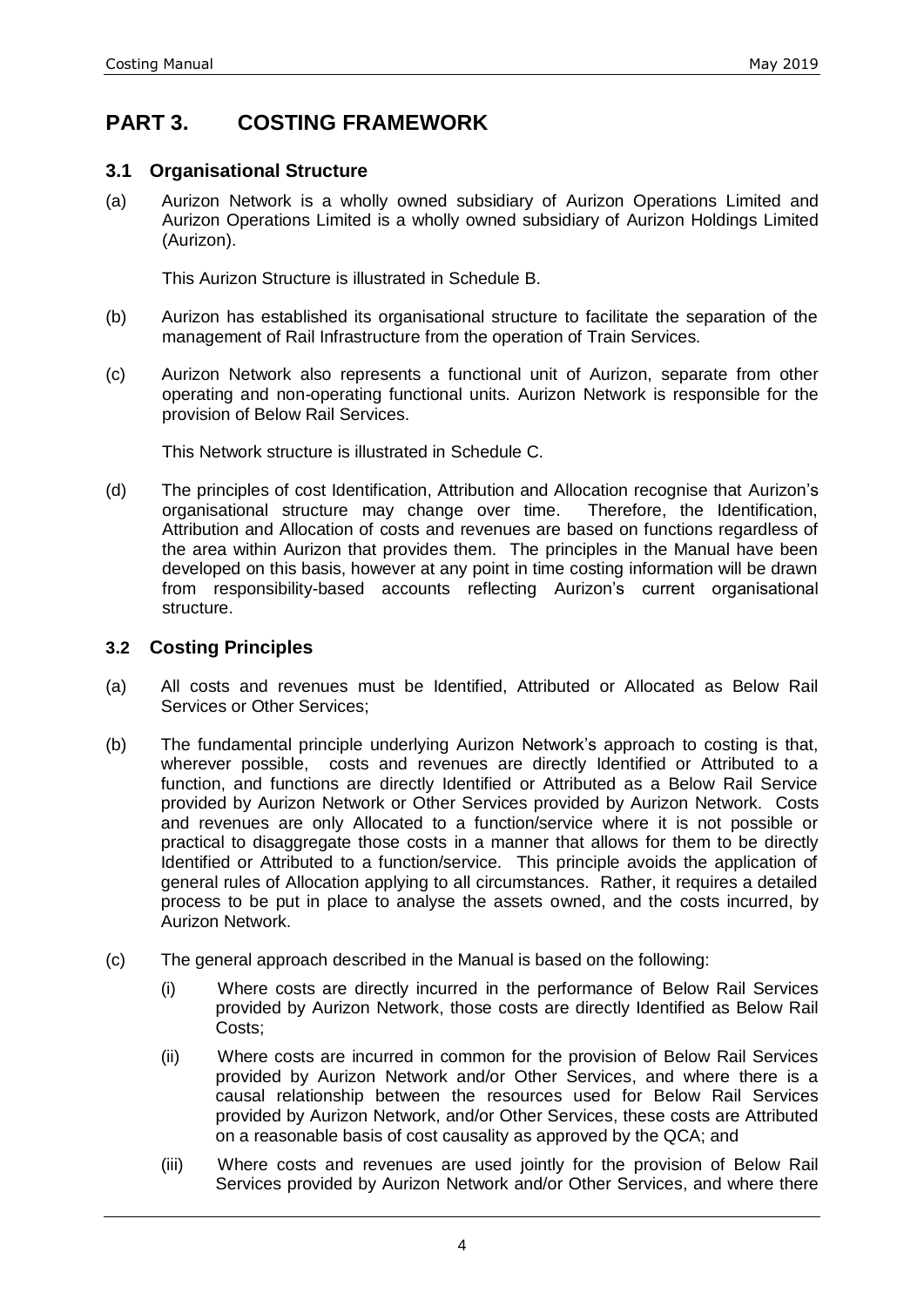is no direct causal relationship between the resources used for Below Rail Services provided by Aurizon Network or Other Services, these costs are Allocated on a reasonable basis as approved by the QCA.

- (d) In Identifying, Attributing and Allocating costs and revenue, rigid application of the methodologies in the Manual is not necessary for immaterial amounts.
- (e) The Manual establishes a methodology for the Identification, Attribution and Allocation of costs based on the accounting information available and methodologies applicable at the time of its development. Where, in the future, costs are identified for which the Identification, Attribution or Allocation methodology has not been explicitly defined within this Manual, Aurizon Network will, as far as reasonably possible, Identify, Attribute or Allocate these costs in a manner consistent with the methodology and principles defined within the Manual.
- (f) The Financial Statements of Aurizon Network are prepared from the audited consolidated financial statements for Aurizon Network Pty Ltd and adjusted in accordance with the requirements of this Manual. These adjustments are audited to ensure compliance with this Manual.

#### **3.3 Internal Costing Accounts**

- (a) Aurizon maintains its Costing Accounts on a regular basis. Monthly management accounts are prepared for Network. These accounts provide detailed information on the costs of various business activities and reconcile to Aurizon Network's audited general purpose consolidated financial statements which are publicly available.
- (b) The Costing Accounts associate costs and revenue to functional activities, and from this separate Aurizon Network's costs and revenue into Below Rail or Other Services. The resulting information forms the basis for the Financial Statements.
- (c) For financial accounting purposes all transactions are booked to an appropriate cost centre and account code to allow identification of:
	- (i) the nature of the activity requiring the transaction;
	- (ii) the element of activity (e.g. labour, materials); and
	- (iii) the responsible cost centre and manager.
- (d) This financial account coding is designed primarily around the requirements for construction of Aurizon's Costing accounts based on the objectives of responsibility management. This financial account coding and underlying information is collected and arranged such that it is suitable for functional cost analysis.
- (e) The declared service provided by Aurizon Network is restricted to the Central Queensland coal region, and assets and activities serve this one geographic sector. Therefore the responsibility-based accounting provides direct Identification of all costs to functions and hence to Below Rail or Other Services, rather than regions.

For example, costs incurred in providing train control services are Identified as relating to the region across which those train control services are provided – they are not Allocated to the provision of the individual line sections within that region. Any Allocation of Below Rail Costs to a more detailed geographic level is essentially arbitrary in nature.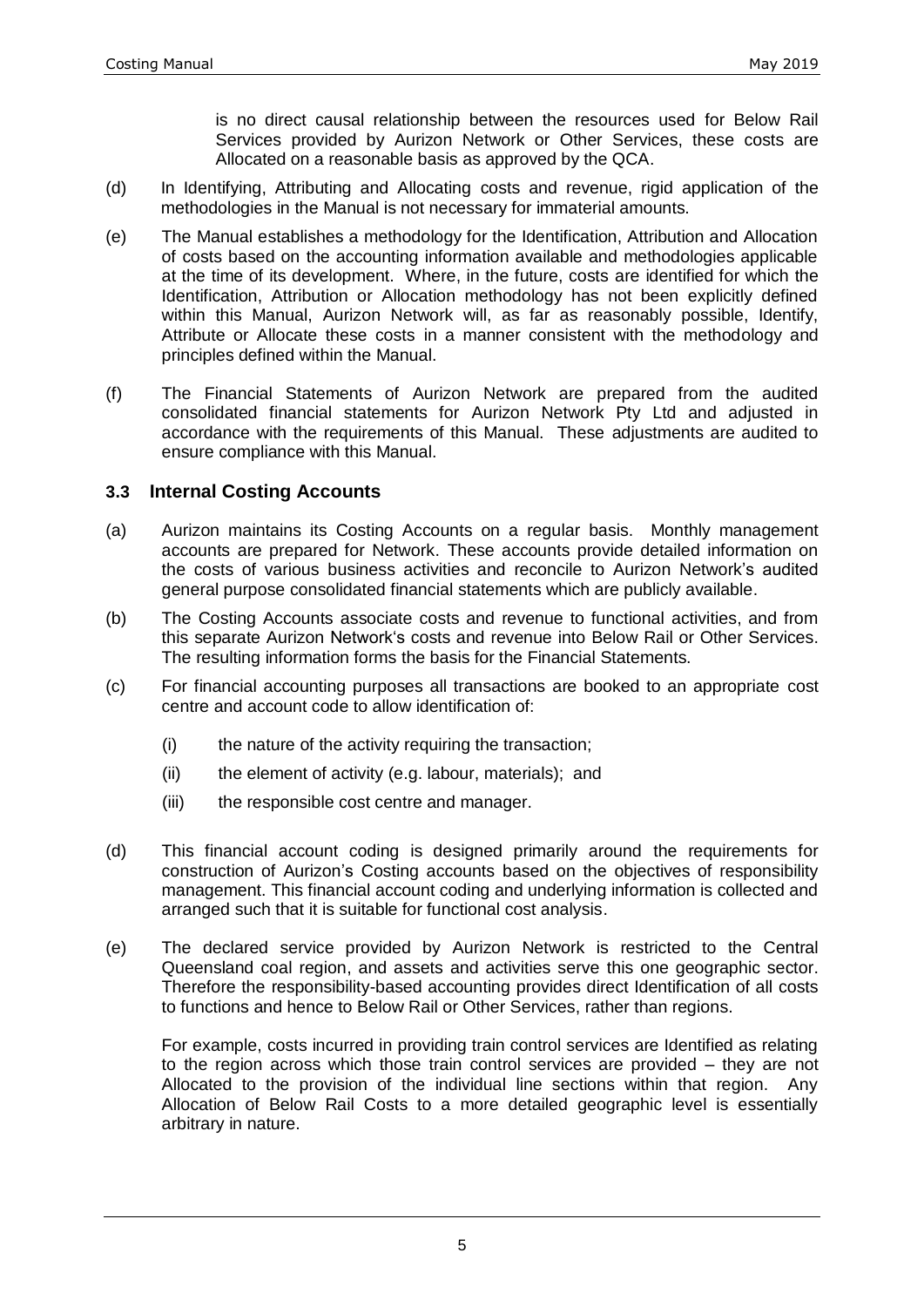- (f) The functional cost analysis process represents the financial accounts to reflect the functional activities that give rise to the costs, using physical resource and empirical measures to Attribute and Allocate those costs that cannot be directly Identified to a function.
- (g) The amount of internal charges shall be included in the cost base of the users of those services as recorded in Aurizon's Costing accounts.
- (h) For maintenance of Rail Infrastructure, a standard costing system using work orders underlies and balances to the Costing accounts. The work order system allows for the identification of costing information at an activity level, which then permits a functional analysis of such costs. Work orders typically incorporate a description of the nature of the activity undertaken and the location.
- (i) For activities other than maintenance of Rail Infrastructure, information is drawn from the cost centre/account code (primarily the responsible cost centre and manager) and supporting information, such as supporting transaction explanations and traffic statistics, in order to undertake a functional analysis of these costs. Where supporting information does not provide sufficiently detailed information regarding the functions undertaken at a particular location, Aurizon Network may undertake surveys in order to gain such detailed information.
- (j) The costs and revenue associated with each function are then separated into Below Rail or Other Services in accordance with the process set out in Part 4 of the Manual.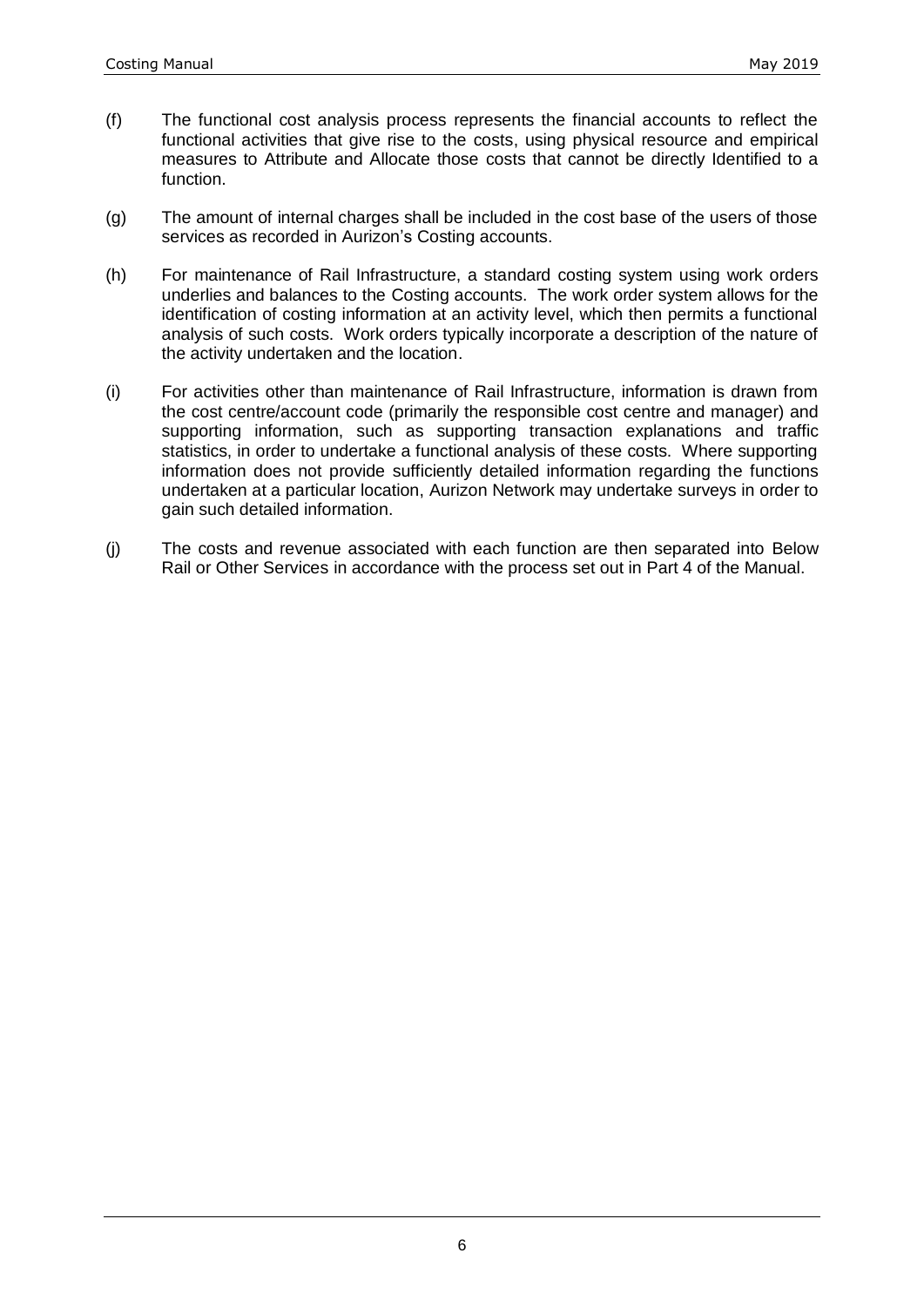### **PART 4. SEPARATION OF BELOW RAIL COSTS AND REVENUE**

#### **4.1 SEPARATION OF BELOW RAIL EXPENSES**

- (a) Expenses shall only include those items recorded in the Costing accounts of Aurizon Network. However:
- (b) Corporate overhead costs are included as calculated using the methodology for the calculation of efficient stand-alone corporate costs in section 4.1.10. Expenses shall be classified as relating to Below Rail Services provided by Aurizon Network or Other Services provided by Aurizon Network by responsibility-based accounting determining the cost centre and function for which the costs are incurred.

In some instances, Attribution or Allocation of expenses may be required in order to align with the Identified functions. Aurizon Network's major expense categories, aligned to the categories in the UT5 Final Decision where applicable, are shown in Table 4.1 which also lists their assignment.

The costs associated with these functions (except a net Gain on Disposal of Assets or net Gain on Derivatives) shall be aggregated and reported under "Expenses" in the Statement of Earnings Before Interest, Tax, Depreciation and Amortisation.

| <b>Aurizon Network Cost</b>                                    | <b>Below Rail</b><br><b>Services</b> | <b>Other</b><br><b>Services</b> |
|----------------------------------------------------------------|--------------------------------------|---------------------------------|
| <b>Network Control, safeworking and</b><br>operations services | Ident                                |                                 |
|                                                                |                                      |                                 |
| <b>Infrastructure Maintenance</b>                              | Ident                                | Ident                           |
| <b>Derailment / Flood Repairs</b>                              |                                      |                                 |
| Derailments and collisions                                     | Ident                                | Ident                           |
| <b>Flood Repairs</b>                                           | Ident                                | Ident                           |
|                                                                |                                      |                                 |
| Infrastructure management                                      | Ident                                | Ident                           |
|                                                                |                                      |                                 |
| <b>Business Management</b>                                     | Ident/Alloc                          | Alloc                           |
| <b>Insurance</b>                                               |                                      |                                 |
| <b>Insurance Premium</b>                                       | Ident                                | Ident                           |
|                                                                |                                      |                                 |
| <b>Traction Electricity</b>                                    | Ident                                |                                 |
| <b>Other Items</b>                                             |                                      |                                 |
| QCA Levy                                                       | Ident                                |                                 |
| (Gain)/ Loss on disposal of assets <sup>2</sup>                | Ident                                | Ident                           |
| Professional fees (eg audit)                                   | Alloc                                | Alloc                           |
| Bad/doubtful debts                                             | Ident                                | Ident                           |
| Miscellaneous                                                  | Ident                                | Ident                           |

#### **Table 4.1 Summary of Procedures for Assigning Expenses**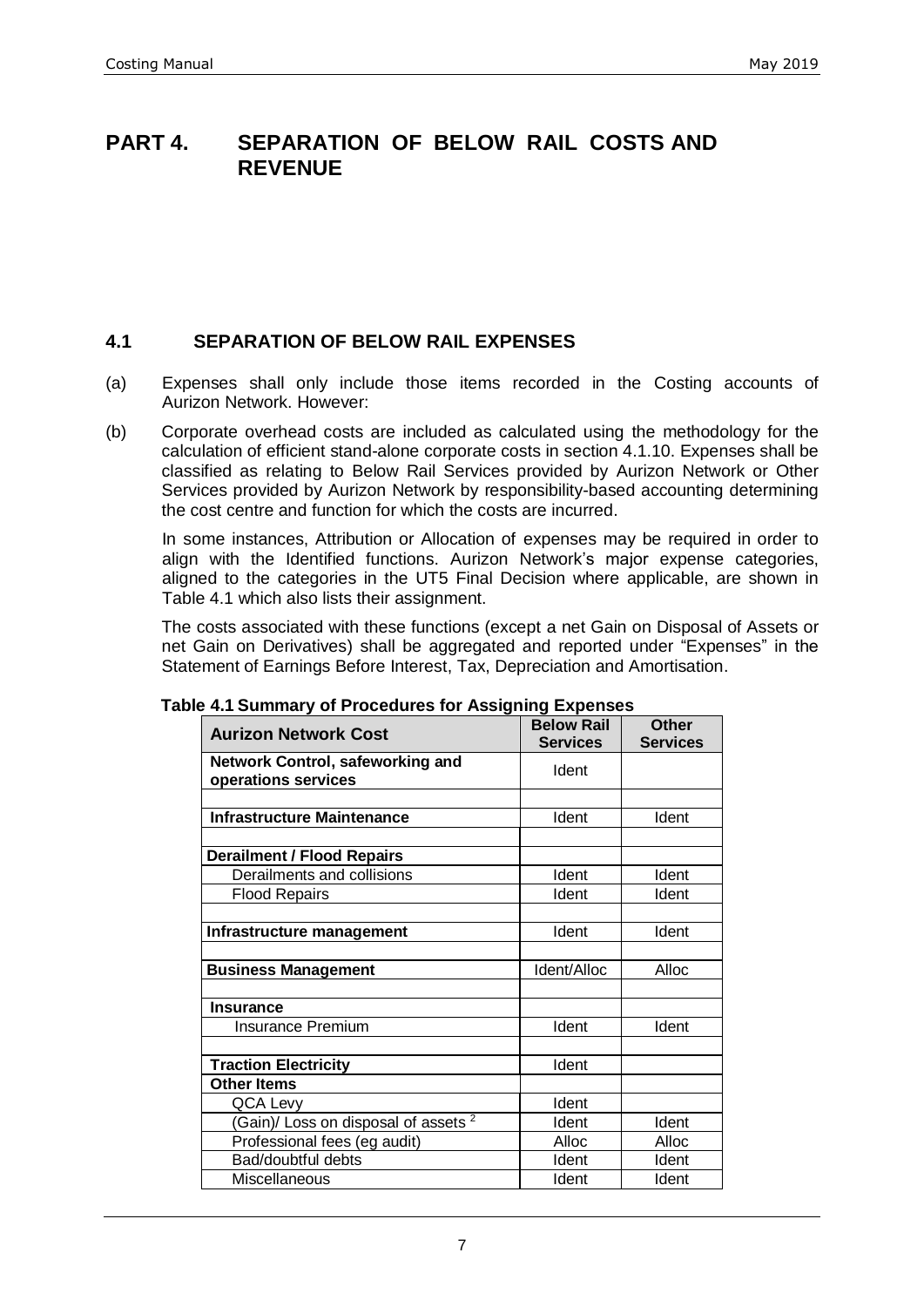| <b>Aurizon Network Cost</b> | <b>Below Rail</b><br><b>Services</b> | Other<br><b>Services</b> |
|-----------------------------|--------------------------------------|--------------------------|
| <b>Corporate Overhead</b>   | Allocated                            |                          |

#### **4.1.1 Network Control, safeworking and operations services**

- (a) Network Control, safeworking and operations services are performed by Aurizon Network staff and are Identified in Aurizon's Costing System in separate cost centres from other activities. Network Control, Safe Working and Operations includes controlling the movement of trains, light engines and track machines, and the safe working of these vehicles as they traverse the rail infrastructure.
- (b) There is no allocation of Network Control, safeworking and operations services costs in the Costing accounts between coal and non-coal services to assist in establishing coal tariffs. In the UT5 Final Decision, the QCA has determined an allocation of 5.1% of costs of train control to non-coal services based on 'time spent on track'. The total costs of Network Control, safeworking and operations services are reported as Below Rail Services in the Financial Statements since it relates to the use of coal systems for providing transportation by rail.

#### **4.1.2 Infrastructure Maintenance**

#### **4.1.2.1 Maintenance of Track, Bridges, Signals and Traction Power Distribution Equipment**

- (a) The cost of these functions is identified by cost centre in Aurizon's Costing System by utilising work orders with standard unit rates that allow for direct costs, indirect costs (leave, training, downtime etc) and a share of administration costs.
- (b) All the costs are Below Rail except for the following costs Identified from work orders:
	- (i) Maintenance of lines which are not part of the declared network and are maintained by Aurizon Network under contracts with the relevant infrastructure owner (these costs should be treated as Other Services provided by Aurizon Network).
- (c) Costs associated with new construction on the declared Aurizon network shall be capitalised.
- (d) Costs associated with new construction on lines that are not part of Aurizon Network's declared network shall be treated as Other Services provided by Aurizon Network.

#### **4.1.2.2 Maintenance of Traction Power Supply Equipment**

(a) All maintenance of the traction power supply systems is Identified as a Below Rail cost.

#### **4.1.2.3 Maintenance of Buildings and Facilities**

(a) Maintenance of Aurizon Network's building and facilities is derived in the Aurizon's Costing Accounts from work order cost details recorded in Aurizon's costing system, including location and type of building or facility and maintenance activity.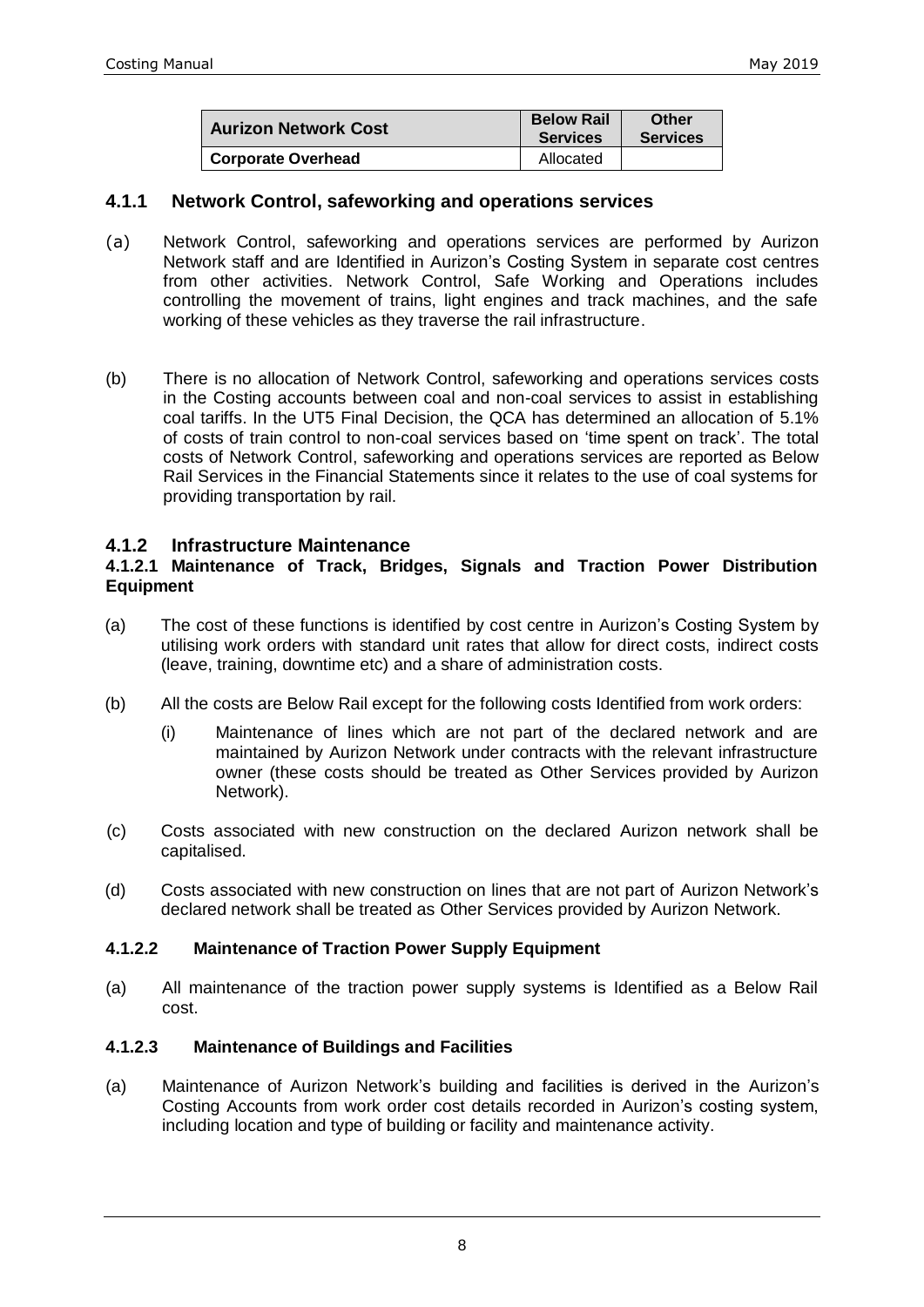- (b) Maintenance costs are Identified with particular buildings or facilities, and Allocated to Below Rail Services provided by Aurizon Network or Other Services provided by Aurizon Network depending on the building or facilities use. Specific allocations are:
	- (i) Maintenance of water, power and lighting facilities in Below Rail yards (Identified in the Undertaking) are 100% Below Rail;
	- (ii) Buildings or facilities utilised for housing telecommunications backbone equipment are 100% Below Rail;

#### **4.1.2.4 Telecommunications**

(a) Telecommunications maintenance relates to the Communications Network.

These core assets of the network include pole routes, optic fibre installations, microwave links, radio networks and associated interface equipment (eg power supplies and buildings to house equipment). Most railways including Aurizon developed telecommunications networks for the purpose of linking train control centres to signals and other safe working communications. Over the years the backbone has been expanded in size, complexity and technical sophistication to cater for technical developments in train control and signalling.

Aurizon Network is the "owner" of the Control Communications assets in the CQCR and maintenance costs for the assets are separately Identified by work order. These costs are to be treated 100% Below Rail.

#### **4.1.3 Derailment/Flood repairs**

#### **4.1.3.1 Derailments and Collisions**

(a) Infrastructure repair and other costs arising from derailments, collisions and other accidents recorded in the accounts of Aurizon Network shall be treated as Below Rail unless it relates to lines which are not part of the declared network and are maintained by Aurizon Network under contracts with the relevant infrastructure owner, in which case it will be Identified as Other Services.

#### **4.1.3.2 Flood Repairs**

(a) Infrastructure repair and other costs arising from flooding and other natural disasters shall be separately recorded in the accounts of Aurizon Network, and treated as Below Rail unless it relates to lines which are not part of the declared network and are maintained by Aurizon Network under contracts with the relevant infrastructure owner, in which case it will be Identified as Other Services.

#### **4.1.4 Infrastructure Management**

- (a) This item refers to the management of the Below Rail infrastructure by Aurizon Network. This includes Regional Managers in major regional locations responsible for maintenance strategies.
- (b) Aurizon's Costing Accounts shall separate Aurizon Network's infrastructure management costs from specific infrastructure maintenance costs in the Aurizon Network cost centres.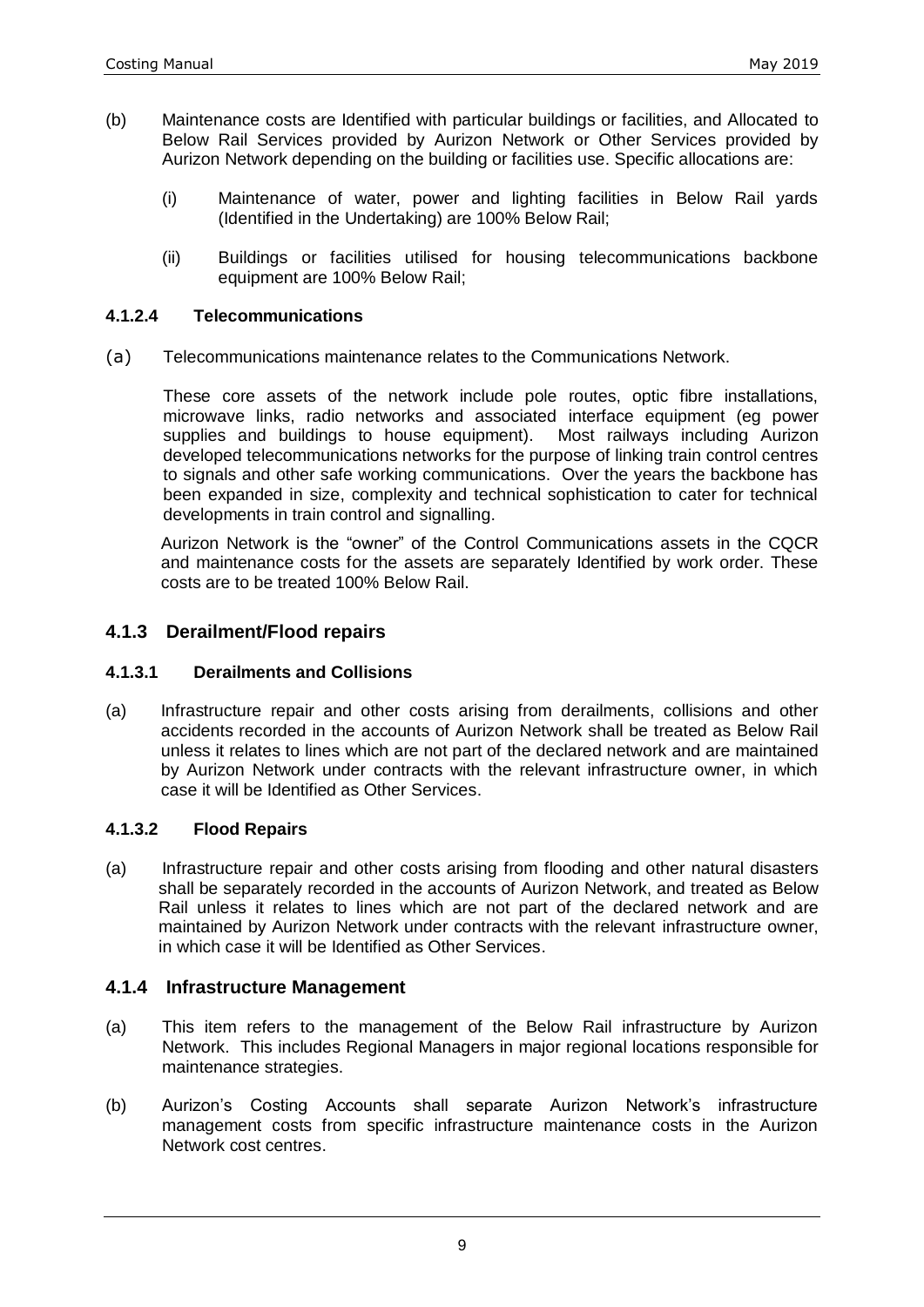(c) All the costs are Below Rail except for the management of infrastructure on lines which are not part of the declared network and are maintained by Aurizon Network under contracts with the relevant infrastructure owner (these costs should be treated as Other Services provided by Aurizon Network) and can be identified from work orders/timesheets.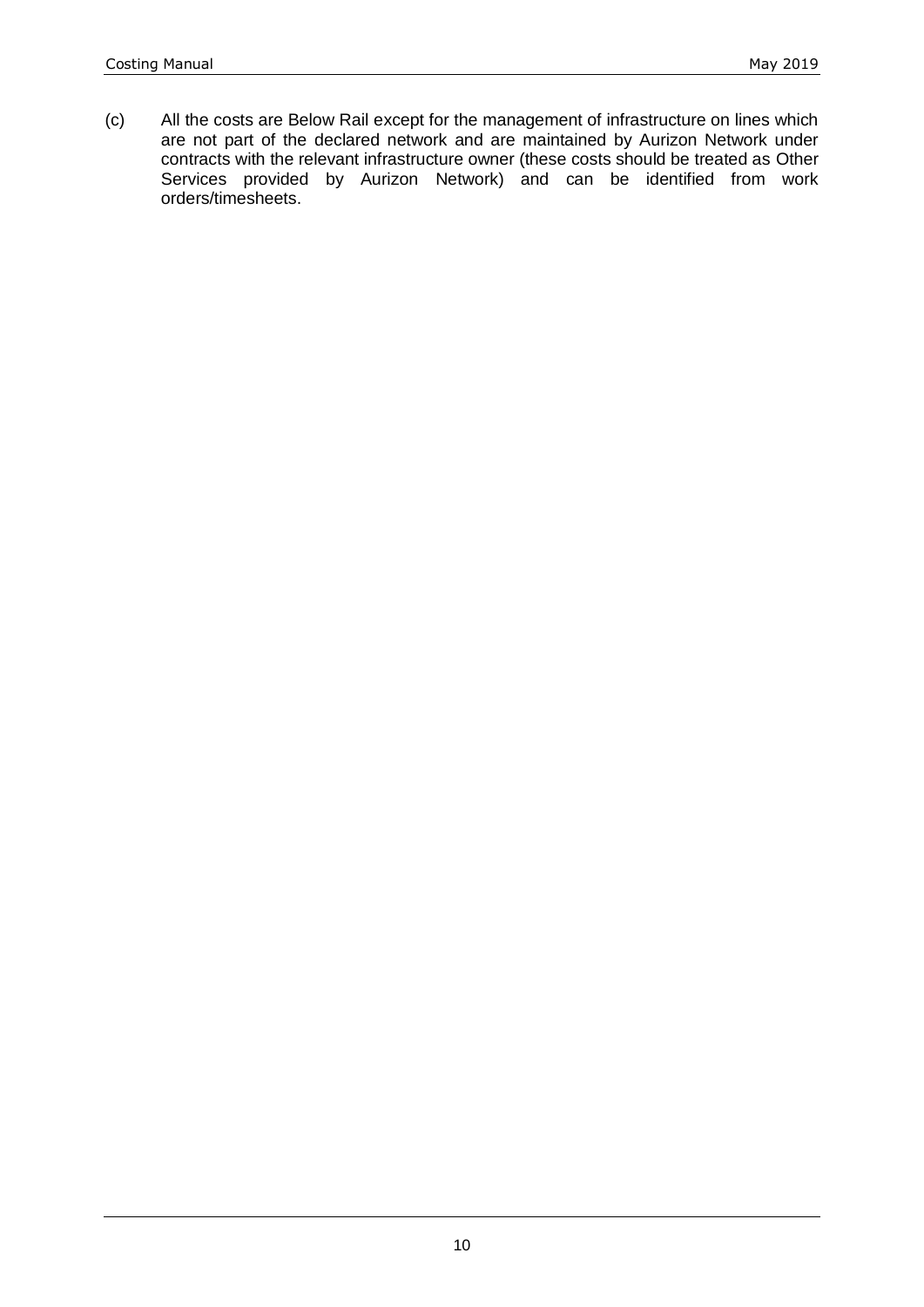#### **4.1.5 Business management costs**

- (a) Business management costs includes areas within the Network function that provide management and support services to the operational areas of Network. These include Group Executive Network, Finance, Regulation, Customers, Legal and Network Operations Management.
- (b) Business management costs are incurred within Aurizon Network and are Identifiable in Aurizon Network's Costing accounts by cost centre.

Table 4.2 summarises the separation of business support costs.

| <b>Business management costs</b>                                                     | <b>Below Rail</b><br><b>Services</b> | Other<br><b>Below Rail</b><br><b>Services</b> |
|--------------------------------------------------------------------------------------|--------------------------------------|-----------------------------------------------|
| <b>Group Executive Network</b>                                                       | Ident/Alloc<br>90.0%                 | Alloc<br>10.0%                                |
| <b>Network Finance</b>                                                               | Ident/Alloc<br>97.2%                 | Alloc<br>2.8%                                 |
| <b>Network Regulation</b>                                                            | Ident<br>100%                        |                                               |
| Commercial<br>(formerly<br>Customers<br>Development)<br><b>Except Major Projects</b> | Ident/Alloc<br>$90.0\%$<br>50.0%     | Alloc<br>10.0%<br>50.0%                       |
| Network Legal                                                                        | Ident/Alloc<br>90.0%                 | Alloc<br>10.0%                                |
| <b>Network Operations Management</b>                                                 | Ident 100%                           |                                               |

**Table 4.2 Summary of Business management costs**

- (c) Costs of Finance, Regulation, Customers and Legal by their nature predominantly relate to Below Rail Services. As timesheets are not kept to record time spent on various activities, an allocation to Other Services will be made based on % allocations approved in the UT5 Final Decision.
- (d) Costs of Group Executive Network are included within the costs of Below Rail Services and Other Services using the same allocation percentages for Customer and Legal (which are the most conservative). It should be noted however that costs of Group Executive were disallowed from the UT4 allowances for business management costs and were not included within the UT5 allowance for this same reason.
- (e) The UT5 Final Decision includes a general allocation for non-coal traffic of 1.15%. This was applied to total system wide and corporate overhead costs excluding electric traction energy costs and connection costs, Train Operations, Infrastructure management and those categories of Business management costs that are allocated at less than 100%. This allocation has not been included within the Below Rail Financial Statements as non-coal traffic is still a Below Rail service as it relates to the use of coal systems for providing transportation by rail.

#### **4.1.6 Insurance**

(a) Insurance premiums charged directly to Aurizon Network are able to be identified via the cost centre structure and can be identified with Below Rail Services provided by Aurizon Network or Other Services provided by Aurizon Network from an analysis of these cost centres.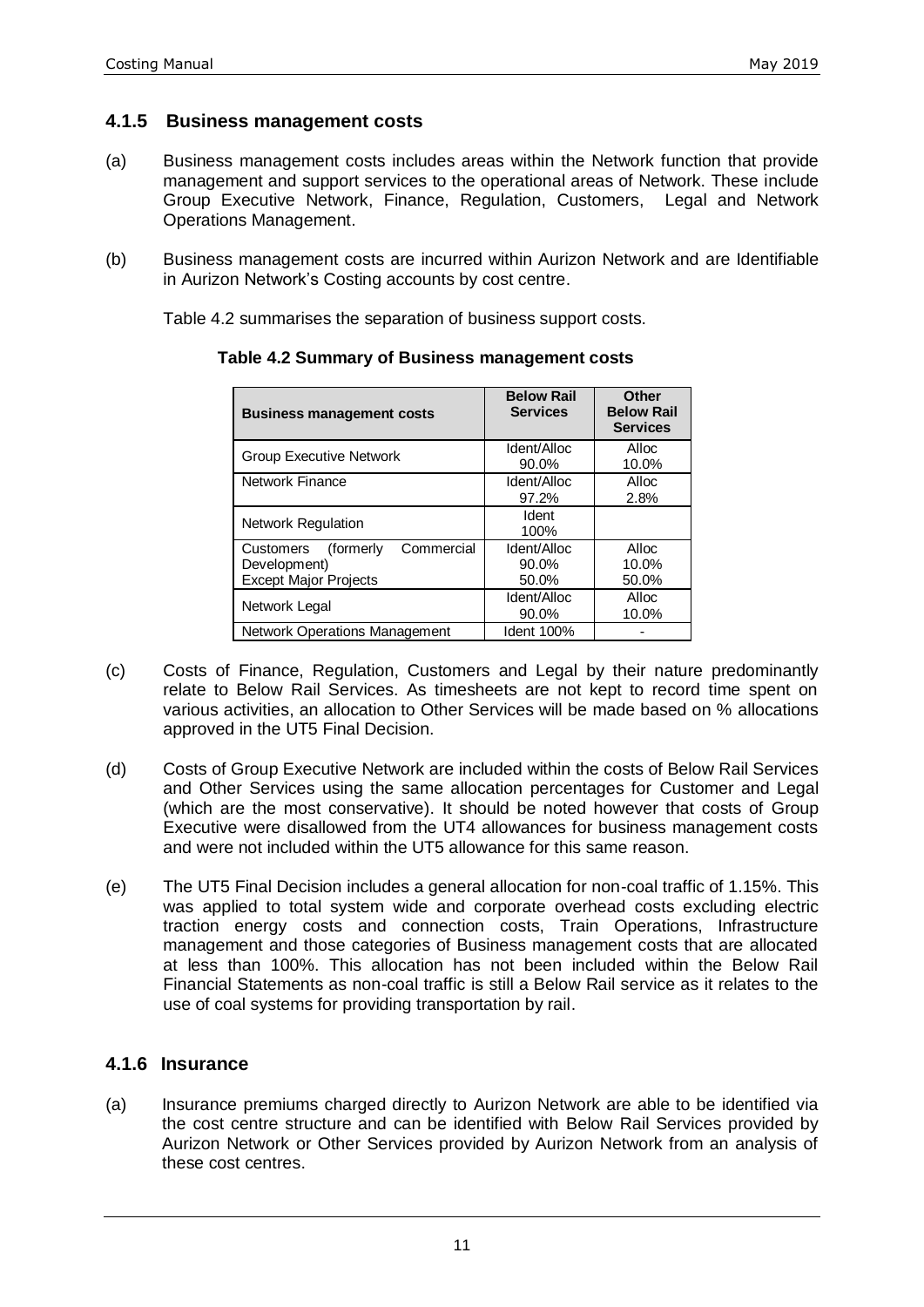(b) The Aurizon Group has in place a group insurance program for a number of different insurance policies direct with the insurance market. The policies in this program cover Aurizon Network and its activities. A specific premium is not allocated by the insurers to Aurizon Network. The amounts recognised as insurance premiums in the Costing Accounts for Aurizon Network represent an allocation of the Aurizon Group's premium. The insurance allowance included in the reference tariffs has been estimated for Aurizon Network on a standalone basis and not the allocation basis noted above.

#### **4.1.7 Traction Electricity Energy Costs**

- (a) Traction Electricity Energy cost is the actual cost of electric energy for motive power traction. It shall be treated as a Below Rail cost, because the electricity is taken from Aurizon Network's electric overhead system by all electric trains in common. Therefore, it is necessary for rail operators to purchase traction electricity from Aurizon Network.
- (b) Aurizon Network is responsible for the traction electricity supply contract. The cost can be Identified in the accounts of Aurizon Network.

#### **4.1.8Other Items**

#### **4.1.8.1 Qld Competition Authority Levy**

(a) The QCA Levy is identified in Aurizon Network's Costing accounts and is Below Rail.

#### **4.1.8.2 Miscellaneous**

- (a) Other items occurring in the cost centres of Aurizon Network will be Below Rail Services provided by Aurizon Network or Other Services provided by Aurizon Network by Identification, depending on their specific nature.
- (b) Costs incurred in respect to investments in other entities or joint ventures shall be Identified as Other Services provided by Aurizon Network.

#### **4.1.9 Expenses not reported in financial statements**

- (a) The following costs of Aurizon Network are excluded from the Statement of Earnings before Interest, Tax, Depreciation and Amortisation:
	- Financing Costs
	- Income Tax Expense
	- Depreciation and amortisation except for depreciation included within the maintenance allowance.
- (b) Depreciation and amortisation expenses in the Costing accounts are recorded against cost centres of Aurizon Network which by analysis allows Identification, Attribution or Allocation of these expenses to Below Rail or Other Services provided by Aurizon Network. Line section codes attached to assets in the Fixed Asset Register may be used to identify the infrastructure on which non-coal freight trains are run. Depreciation on this infrastructure will be reported as Other Services.
- (c) Depreciation in the Costing accounts does not represent the depreciation allowance in the reference tariffs due to differences in methodology between depreciation on the RAB and depreciation calculated under the Australian Accounting Standards. The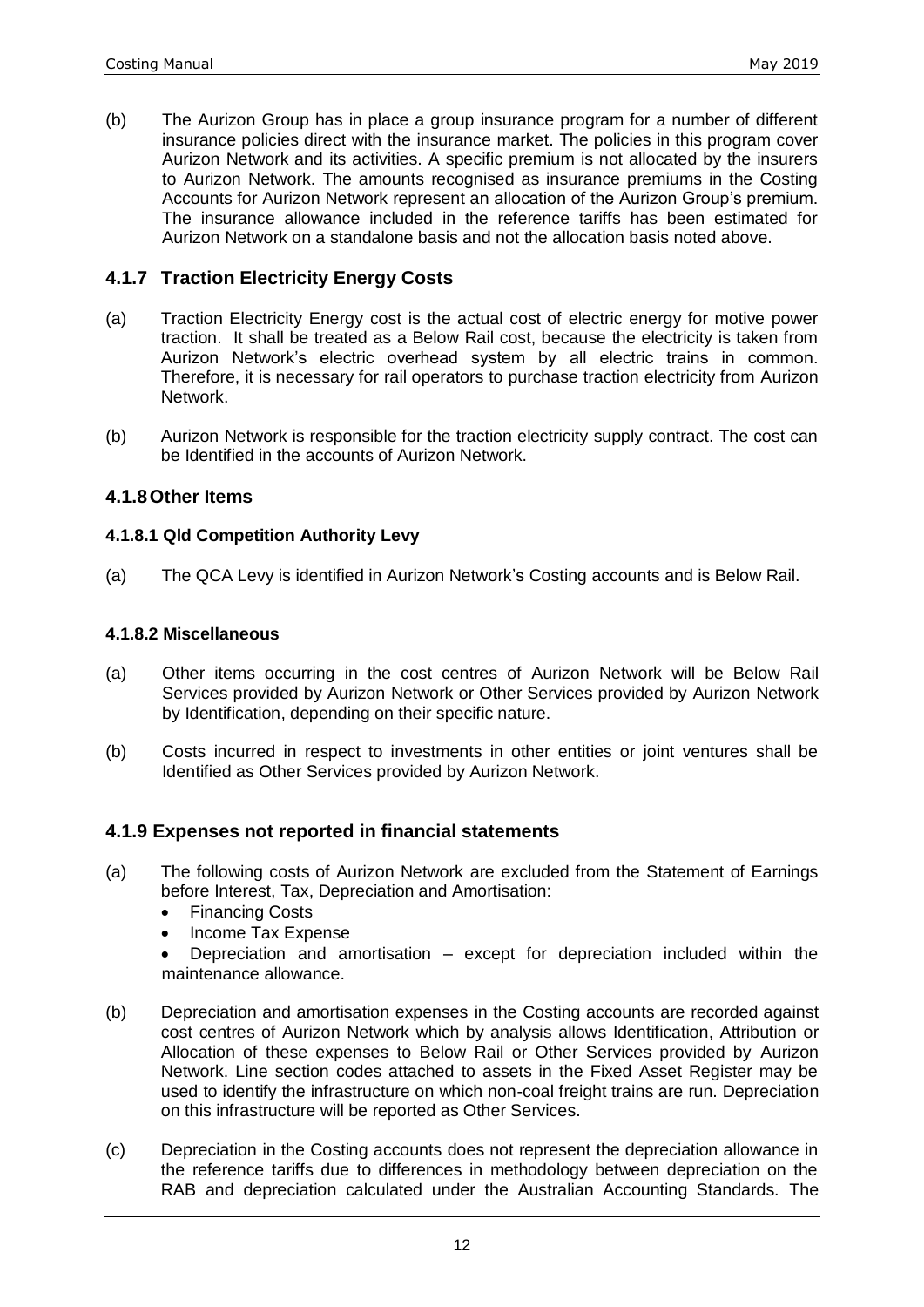Statement of Earnings is presented before deductions for depreciation and amortisation since it is not comparable to the regulatory depreciation allowances.

#### **4.1.10 Corporate Overhead**

- (a) Under the organisational model of the Aurizon Group, corporate services (e.g. payroll, HR services, computer services, admin building services, motor vehicle fleet management are not charged to the operating functional units separately and are therefore included in corporate overhead.
- (b) Corporate overhead comprises the following functions:
	- (i) Board & CEO
	- (ii) Finance & Strategy, incorporating
		- 1. Treasury provide specialised advisory support including establishment of policies, management of liquidity, management of banking relationships, establishment and management of debt facilities, development and execution of hedging strategies; and transaction processing for accounts receivable.
		- 2. Tax provision of tax strategy, calculation of income taxes and preparation of income tax returns, monitoring of tax compliance, provision of specialist advice to the business on potential and executed transactions.
		- 3. Investor relations provide market investment intelligence and management the performance and strategic communications for the investment community.
	- (iii) Technical Services and Planning
		- 1. Real Estate responsible for delivering services for: all commercial office and other work place accommodation; operational facilities including depots, yards and other buildings used to accommodate or support operational activities; and housing and camp accommodation for staff. This includes acquisitions, disposals, leasing and portfolio management, facilities management and workplace management including space planning on commercial and operational sites.
		- 2. Technology responsible for: managing all information and business systems (excluding operational technology) as well as external IT partnerships across the Group; and the effectiveness of IT investments aligned to the business priorities.
		- 3. Inbound supply and procurement provide the best cost commercial outcomes across all suppliers through a systematic and disciplined sourcing process, and maintain the commercial relationships with all suppliers under contract; and standardised transactional processing for accounts payable.
	- (iv) Corporate
		- 1. Organisational Development and Capability management of organisational capability through leading the strategic framework, system development and ongoing monitoring and evaluation of components of the employee life cycle (from recruitment to exits).
		- 2. Brand and communications internal and external communication programs including stakeholder relations, corporate affairs and community engagement;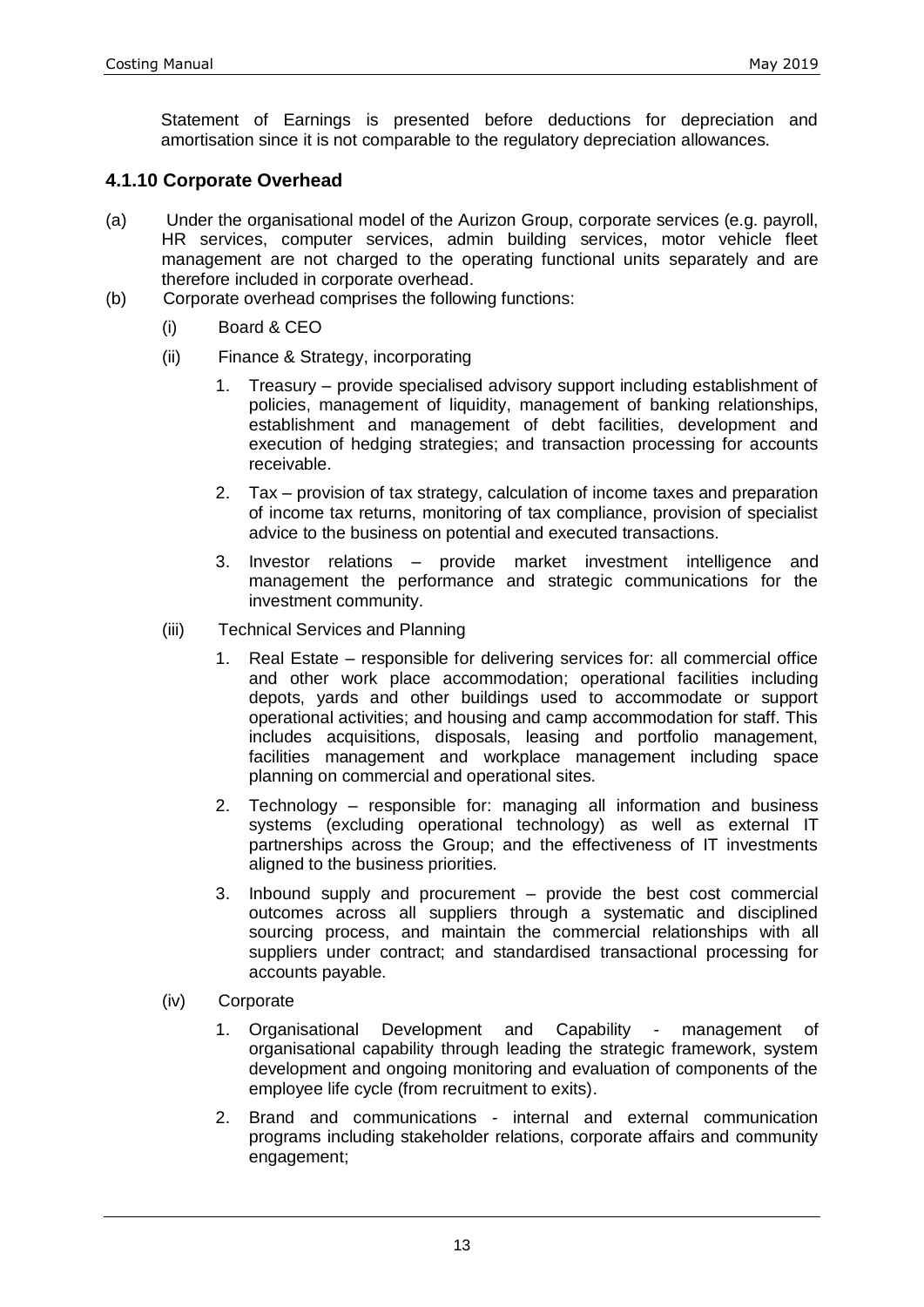- 3. Remuneration and Employee Relations policy setting and advice on remuneration and employee relations; payroll processing and preparation of statutory returns associated with employee benefits.
- 4. Company secretary prime interface between the Board and management and is responsible for ensuring compliance with statutory obligations under the *Corporations Act 2001*.
- 5. Legal General Counsel providing legal advice for the enterprise and management of the engagement of external legal service providers.
- 6. Safety, health and environment (SHE) provide expertise, coaching and governance to the Board and management; manage Aurizon's environmental footprint and enterprise SHE resources; and manage Aurizon's interface with external regulatory bodies.
- 7. Risk and assurance provide independent and objective assurance to management and the Board on the adequacy of governance, risk management and internal control systems and procedures.
- 8. Safety and HR partners partnering with senior management and their teams to enable the achievement of business objectives.
- (c) Corporate overhead is Allocated as relating to Below Rail Services because it is calculated using the same methodology as the regulatory allowance, and hence pertains only to Below Rail Services.
- (d) The methodology employed for allocating the Aurizon Group's corporate costs to Below Rail Services is as follows:
	- (i) Obtain from Costing Accounts the operating expenses for each non-operational function of the Aurizon Group – e.g. Finance (excluding direct Network Finance), Technical Services and Planning, Corporate, and Board & CEO.
	- (ii) Exclude cost centres in the Costing Accounts for each of these functional areas that are specifically related to operating functions other than below rail services.
	- (iii) Apply allocators calculated as at the end of the financial year to all other cost centres in the Costing Accounts as summarised in Table 4.3 where:
		- 1. FTEs % is the number of below rail network employees\* as a percentage of total Aurizon Group employees.
		- 2. Aurizon Network direct costs % is the direct operational costs (excluding depreciation, access charges and traction costs) of the below rail network business\* as a percentage of the total direct operational costs (excluding depreciation, access charges and traction costs) of the Aurizon Group.

\* From 1 July 2017, the below rail business includes the Infrastructure Delivery division within Network Operations. In the UT5 Final Decision, the QCA accepted the reclassification of Infrastructure Delivery overhead costs from capital to operating expenditure with the change being phased in over the UT5 period. The margin associated with Infrastructure Delivery continued to be capitalised in 2017/18 and 2018/19, before being recognised as an expense through corporate overheads for subsequent years. Accordingly, the FTEs and costs used in these allocators should include Infrastructure Delivery from 2019/2020.

#### **Table 4.3 Summary of Aurizon Corporate Overhead Allocation**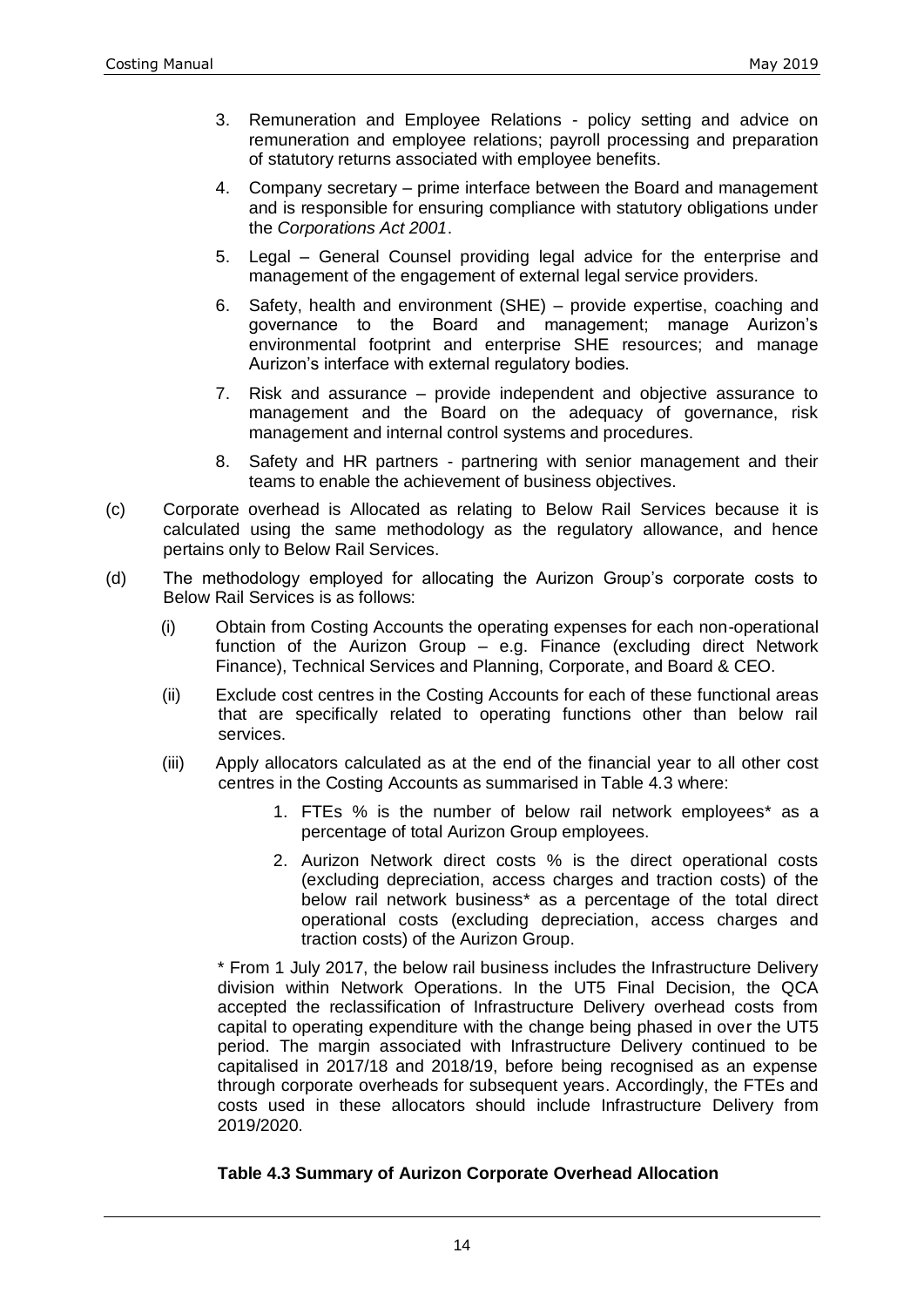| <b>Corporate Non-operating function</b>                                                                                                                                                                   | <b>Allocator Applied</b>                                                                                                                                                  |  |
|-----------------------------------------------------------------------------------------------------------------------------------------------------------------------------------------------------------|---------------------------------------------------------------------------------------------------------------------------------------------------------------------------|--|
| <b>Board &amp; CEO</b>                                                                                                                                                                                    | Direct costs                                                                                                                                                              |  |
| <b>Finance (excluding Network Finance)</b><br>Acquisitions,<br>Mergers<br>&<br>Finance Partner Coal, Finance<br>Partner Bulk,<br>and<br>Group<br>Accounting,<br>Planning<br>&<br>Reporting and Governance | Nil                                                                                                                                                                       |  |
| <b>Accounts Receivable</b>                                                                                                                                                                                | Number of transactions                                                                                                                                                    |  |
| -<br>All<br>other<br>sub-<br>functions<br>including-<br>Treasury,<br>Tax, Investor<br>Relations,<br>Resource<br>Insurance,<br>Admin<br>Centre. Finance Partner TSP &<br>Corporate.                        | Direct costs                                                                                                                                                              |  |
| <b>Technical Services and Planning</b>                                                                                                                                                                    | Generally identifiable by                                                                                                                                                 |  |
| <b>Real Estate</b>                                                                                                                                                                                        | occupancy, with FTEs used for<br>unidentifiable/shared costs                                                                                                              |  |
| Technology                                                                                                                                                                                                | Labour costs: 7.3% Identifiable to<br>Network; 81.6% allocated using<br><b>FTEs</b><br>Consumables costs: 12.5%<br>Identifiable to Network; 60.2%<br>allocated using FTEs |  |
| Procurement<br><b>Accounts Payable</b>                                                                                                                                                                    | Direct costs<br>Number of transactions                                                                                                                                    |  |
| Corporate                                                                                                                                                                                                 |                                                                                                                                                                           |  |
| Organisational Development &                                                                                                                                                                              |                                                                                                                                                                           |  |
| Capability,<br>Remuneration.<br>Payroll, Risk & Assurance and<br>Employee<br>Relations,<br>Safety<br>Health & Environment                                                                                 | <b>FTEs</b><br>Direct costs                                                                                                                                               |  |
| External<br>communications.<br>External relations, Company<br>Secretary, Legal,                                                                                                                           |                                                                                                                                                                           |  |
| $HR$ – centrally held costs<br>executive bonuses<br>leave discounting                                                                                                                                     | 9%<br>10%                                                                                                                                                                 |  |
| Safety and HR partners - TSP<br>and Corporate                                                                                                                                                             | <b>FTEs</b>                                                                                                                                                               |  |
| Safety and<br>partner<br>HR.<br><b>Network</b>                                                                                                                                                            | 100%                                                                                                                                                                      |  |
| Safety and HR partner - Coal<br>and Bulk, Brand and Community<br>Engagement                                                                                                                               | Nil                                                                                                                                                                       |  |

## **4.2 SEPARATION OF BELOW RAIL REVENUE**

(a) Revenue shall only include those items recorded in the Costing accounts of Aurizon Network.

Table 4.4 summarises the procedures for separating Aurizon Network revenue into Below Rail Services provided by Aurizon Network or Other Services provided by Aurizon Network.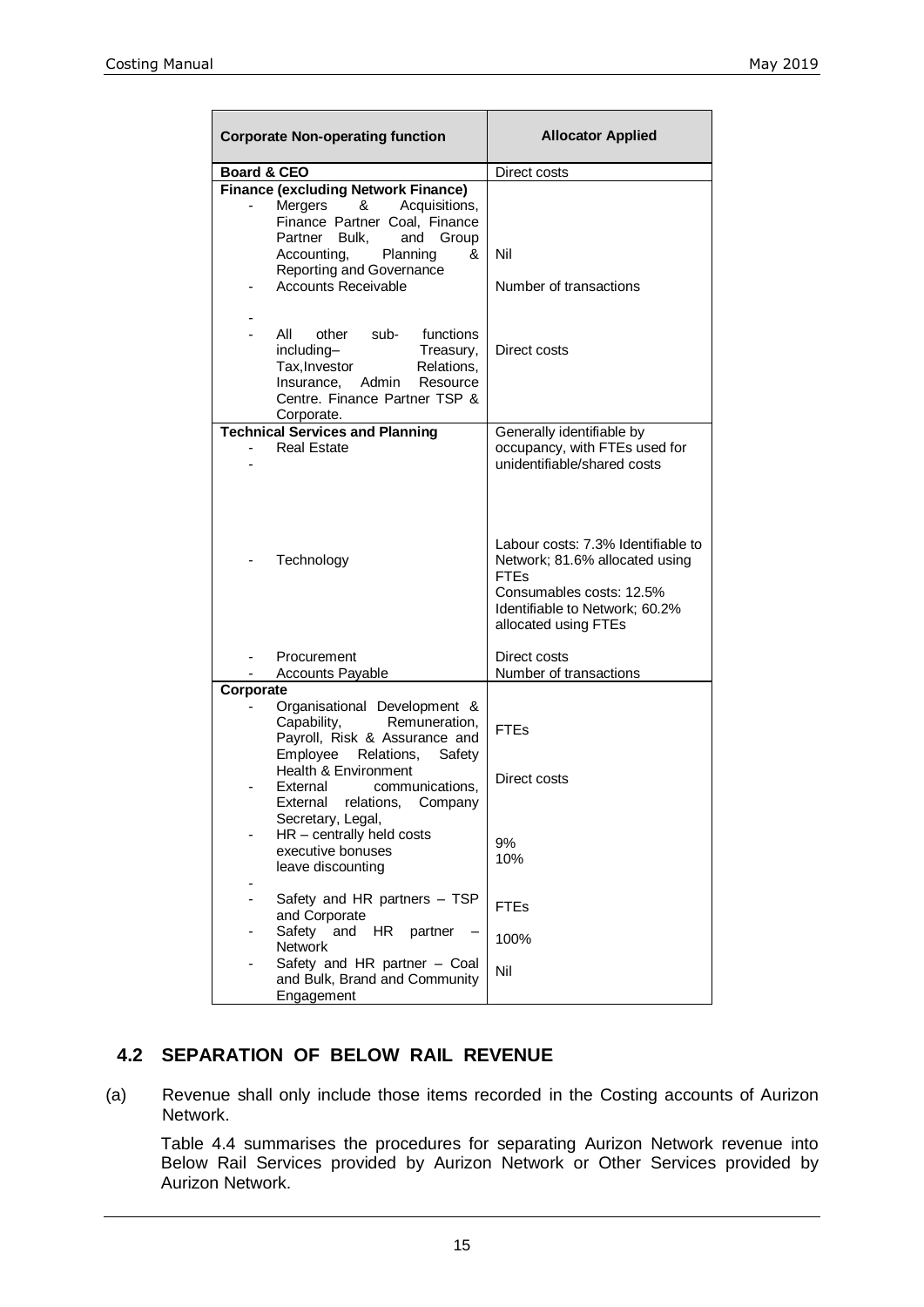|                                  | <b>Below Rail</b><br><b>Services provided</b><br>by Aurizon<br><b>Network</b> | <b>Other Services</b><br>provided by<br><b>Aurizon Network</b> |
|----------------------------------|-------------------------------------------------------------------------------|----------------------------------------------------------------|
| <b>SALES REVENUE</b>             |                                                                               |                                                                |
| Access charges - Coal            | Ident                                                                         |                                                                |
| Access charges - Other           | Ident                                                                         |                                                                |
| Electric traction energy charges | Ident                                                                         |                                                                |
|                                  |                                                                               |                                                                |
| <b>OTHER REVENUE</b>             |                                                                               |                                                                |
| Access facilitation charges      |                                                                               | Ident                                                          |
| Contributions from developers    |                                                                               |                                                                |
| GAPE and WIRP fees               |                                                                               | Ident                                                          |
| Insurance claims revenue         | Ident                                                                         | Ident                                                          |
| Other                            | Ident                                                                         | Ident                                                          |

#### **Table 4.4 Summary of Procedures for Separating Revenue**

#### **4.2.1 Sales Revenue**

- (a) This category relates to the main activities of Aurizon Network provision of network infrastructure services.
- (b) Revenue items in this category are:
	- **External and internal below rail access revenue for Aurizon Network, net of** external rebates
	- **Electric traction energy charges (EC)**
	- **•** Other revenue

#### **4.2.1.1 Access Charges**

- (a) External and internal access revenue is recorded in cost centres representing coal systems in the accounts of Aurizon Network. These items are to be the amounts advised by Aurizon Network as being in accordance with the access agreements for the year concerned.
- (b) Revenue from access charges for bulk coal trains shall be reported separately in the Financial Statements. Access charges for bulk coal trains shall comprise regulated tariffs AT1 to AT5. Any other non-regulated charges for these trains are reported as Below Rail Services revenue.
- (c) 'Access charges other' comprises access revenue received from the running of noncoal freight services and are also reported as Below Rail Services revenue since it is derived from the coal systems used to provide transportation by rail.

#### **4.2.1.2 Electric Traction Energy Charges**

(a) This item relates to the EC charge only in respect to electric coal trains. These items are in the accounts of Aurizon Network with the amounts being in accordance with the access agreements for the year concerned.

#### **4.2.2 Other Revenue**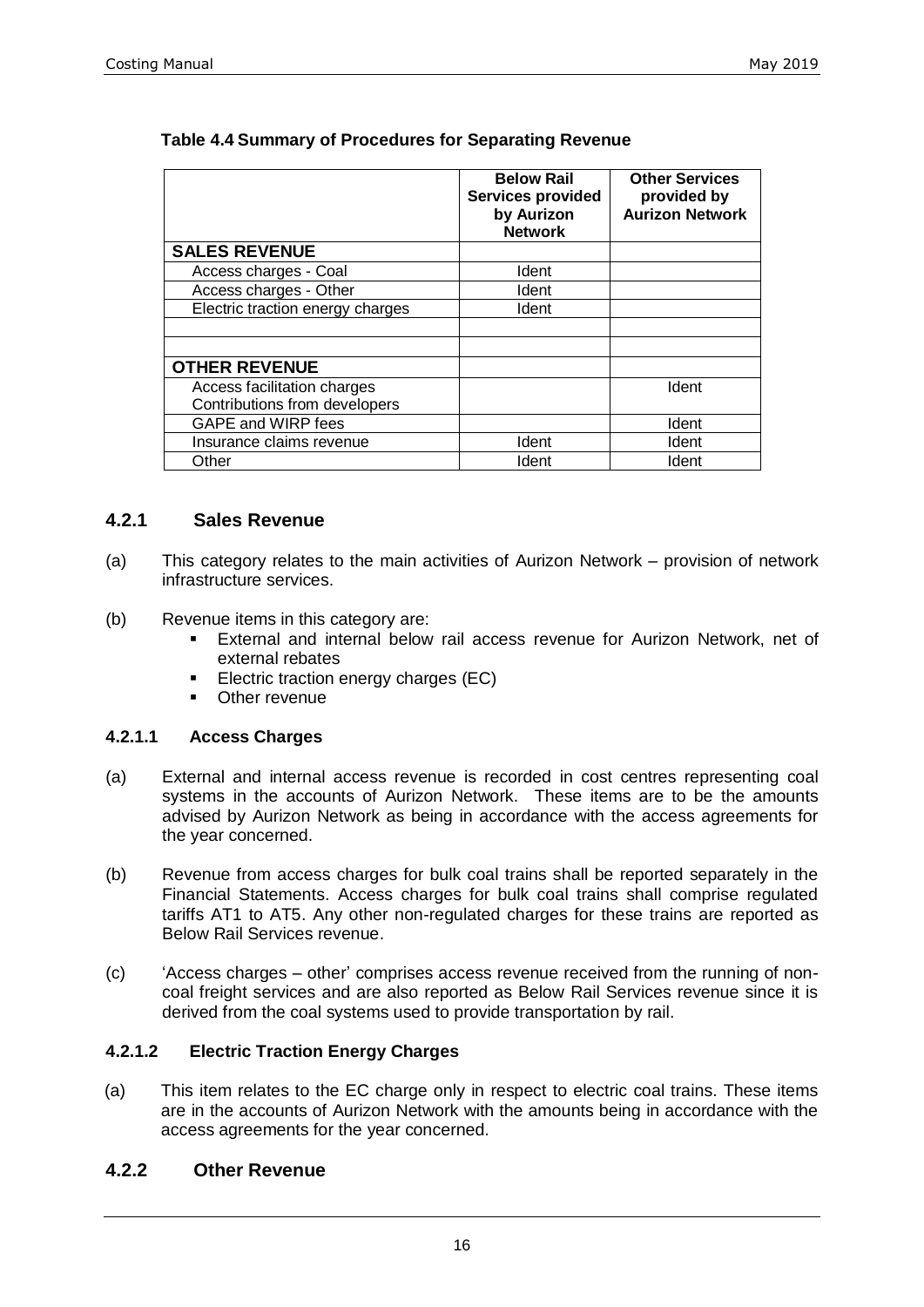#### **4.2.2.1 External Other Revenue**

- (a) Any external other revenue for Aurizon Network is Identifiable as Below Rail Services provided by Aurizon Network or Other Services provided by Aurizon Network from an analysis of cost centre data or Costing System account codes.
- (b) Access facilitation deeds, GAPE deeds and WIRP deeds have been negotiated separately to reference tariffs and associated revenue recorded in separate Costing Accounts account codes than access revenue. Access facilitation charges and fees received pursuant to these deeds are recognised as Other Services revenue.
- (c) As a result of sizing of telecommunications equipment, particularly transmission systems, there is some capacity that is used to carry additional voice and data transmissions. Some is related to the coal supply chain, some is related to providing voice services (business communications) for Aurizon Network, and some is used by third parties. Aurizon Network charges revenue for use of the backbone by External customers (e.g. Queensland Rail). This is classified as Other Services Revenue.

#### **4.2.2.2 Other Items**

(a) From time to time other revenue items may occur which this Manual does not specifically anticipate. In such cases the general principles in Part 3 shall be followed.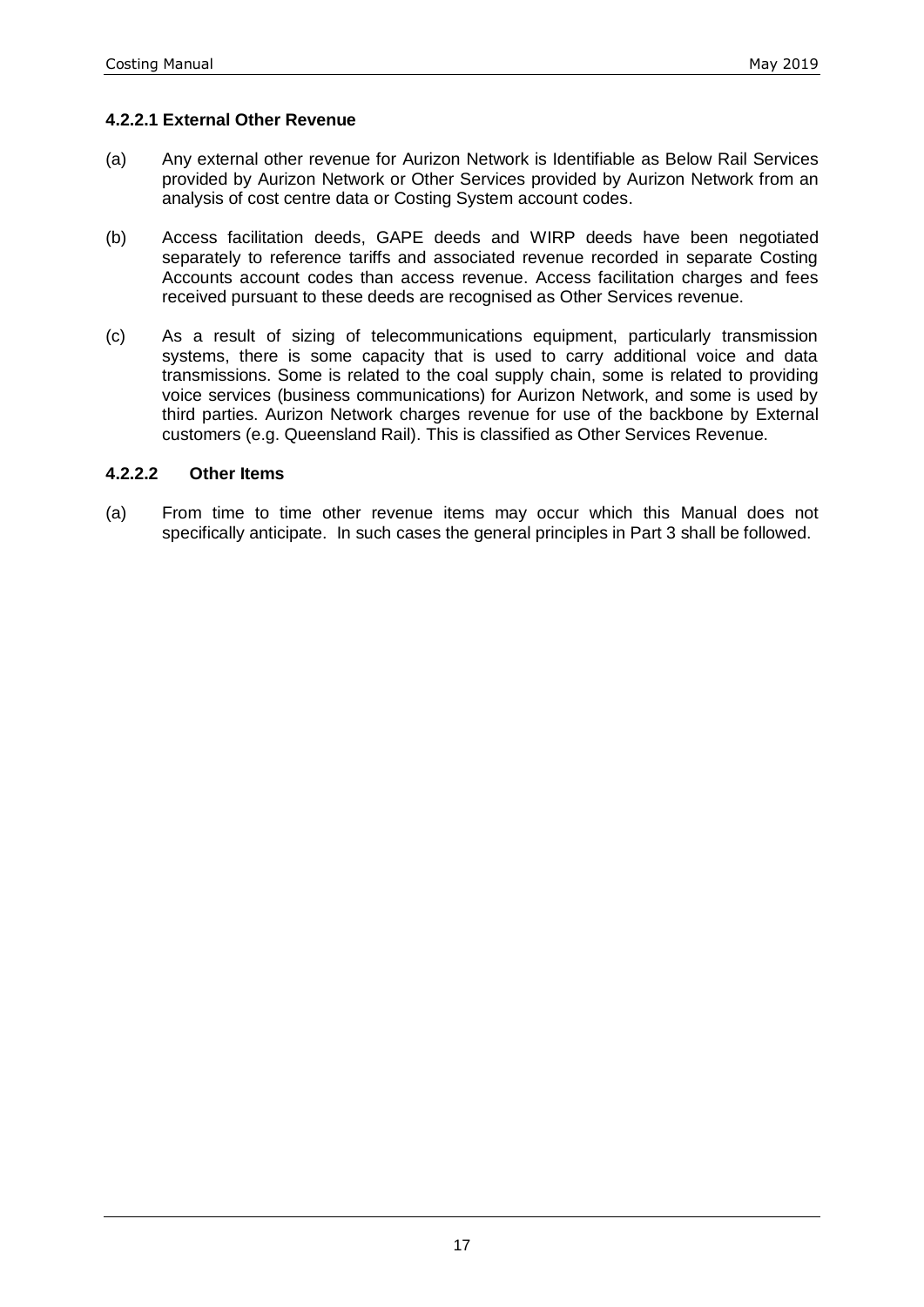## **PART 5. FINANCIAL STATEMENTS**

#### **5.1 Format of Financial Statements**

(a) Paragraph 3.7.1(a) of the Undertaking requires Aurizon Network to "*develop, on an annual basis:…*

*(i) General purpose financial statements for Aurizon Network in accordance with relevant legislation and applicable Australian accounting standards; and*

*(ii) a supplementary set of financial statements which* 

*(A) separately identifies Aurizon Network's business in respect of the supply of the declared services contemplated by section 250(1)(a) of the Act from other business conducted by Aurizon Group*

*(B) identifies costs common to both Aurizon Network and Aurizon Group and the way in which such costs are allocated; and* 

*(C) are otherwise developed in accordance with the methodology and format set out in the Costing Manual.*

- (b) The format to be used for the Financial Statements is specified in Schedule A to this Manual.
- (c) Comparative information for the previous financial year should be restated for changes in accounting policies or changes in the Costing Manual from one financial year to another.

#### **5.2 Minor Changes to the Format**

Minor changes to the wording, line items and columns in the Financial Statements can be made to meet changing circumstances subject to the approval of the QCA.

#### **5.3 Notes to the Financial Statements**

The Financial Statements shall be accompanied by notes which shall:

- (a) Refer to this Manual as the methodological basis of preparation of the Financial Statements:
- (b) Refer to the underlying records for Aurizon Network and where applicable Aurizon as being the source of information for preparation of the Financial Statements;
- (c) Refer to (but not repeat) the notes accompanying Aurizon Network's general purpose financial statements for explanation of Aurizon Network's accounting policies;
- (d) Explain the terms "Below Rail Services Provided by Aurizon Network" and "Coal System" and any changes during the year;
- (e) Disclose other amendments made to the Manual during the year, including the financial impact, where such amendments have a material impact on the Financial Statements; and
- (f) Provide explanation of material matters about which an informed reader would need to be aware to understand the Financial Statements.
- (g) Provide details on Self-Insurance in accordance with clause 3.7.2 of the Undertaking.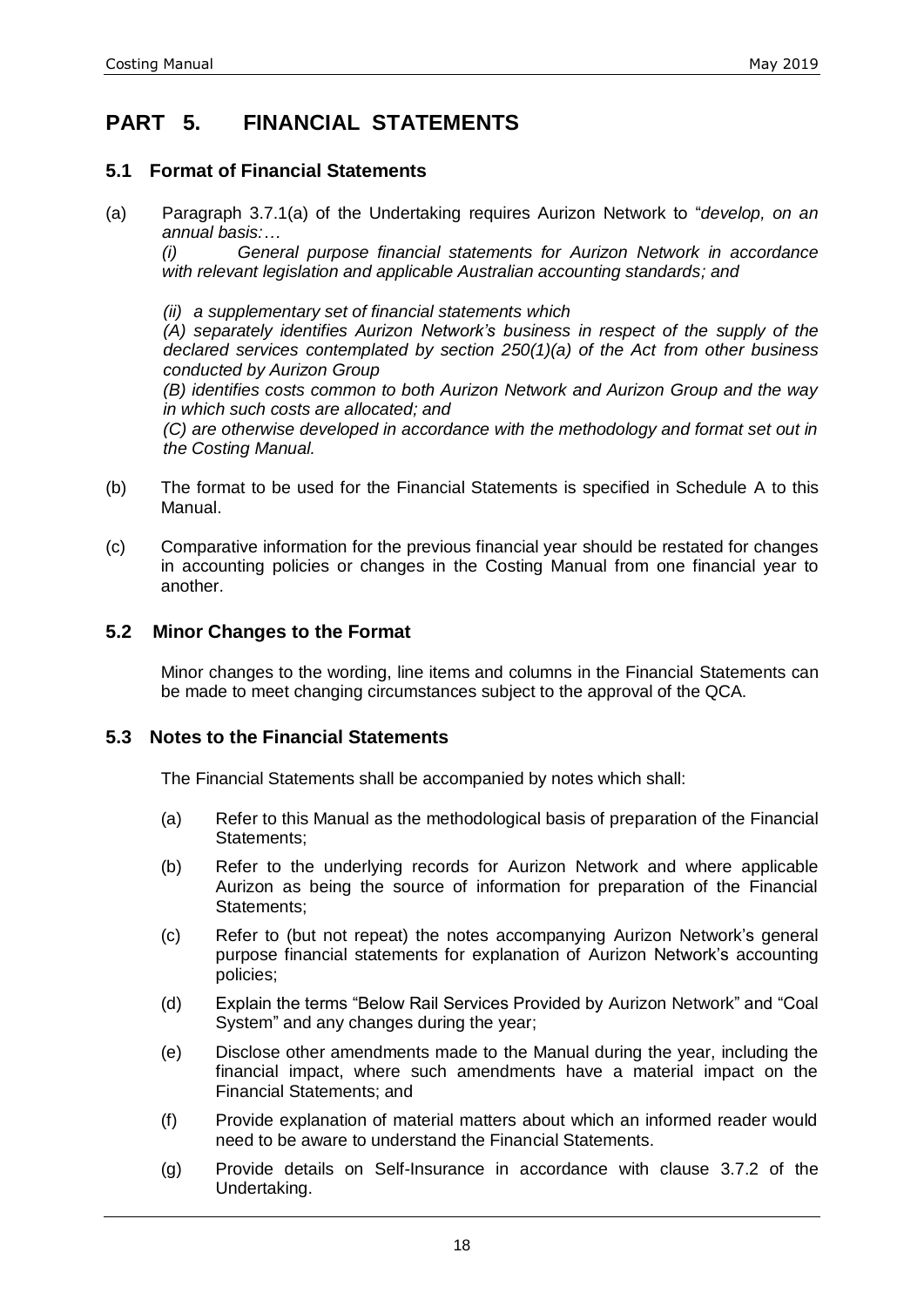- (h) Identify costs common to Aurizon Network and Aurizon Group and the allocation basis that has been applied to these costs.
- (i) Provide a comparison between costs allocated using allocation percentages calculated for the current financial year, and those approved for the Undertaking.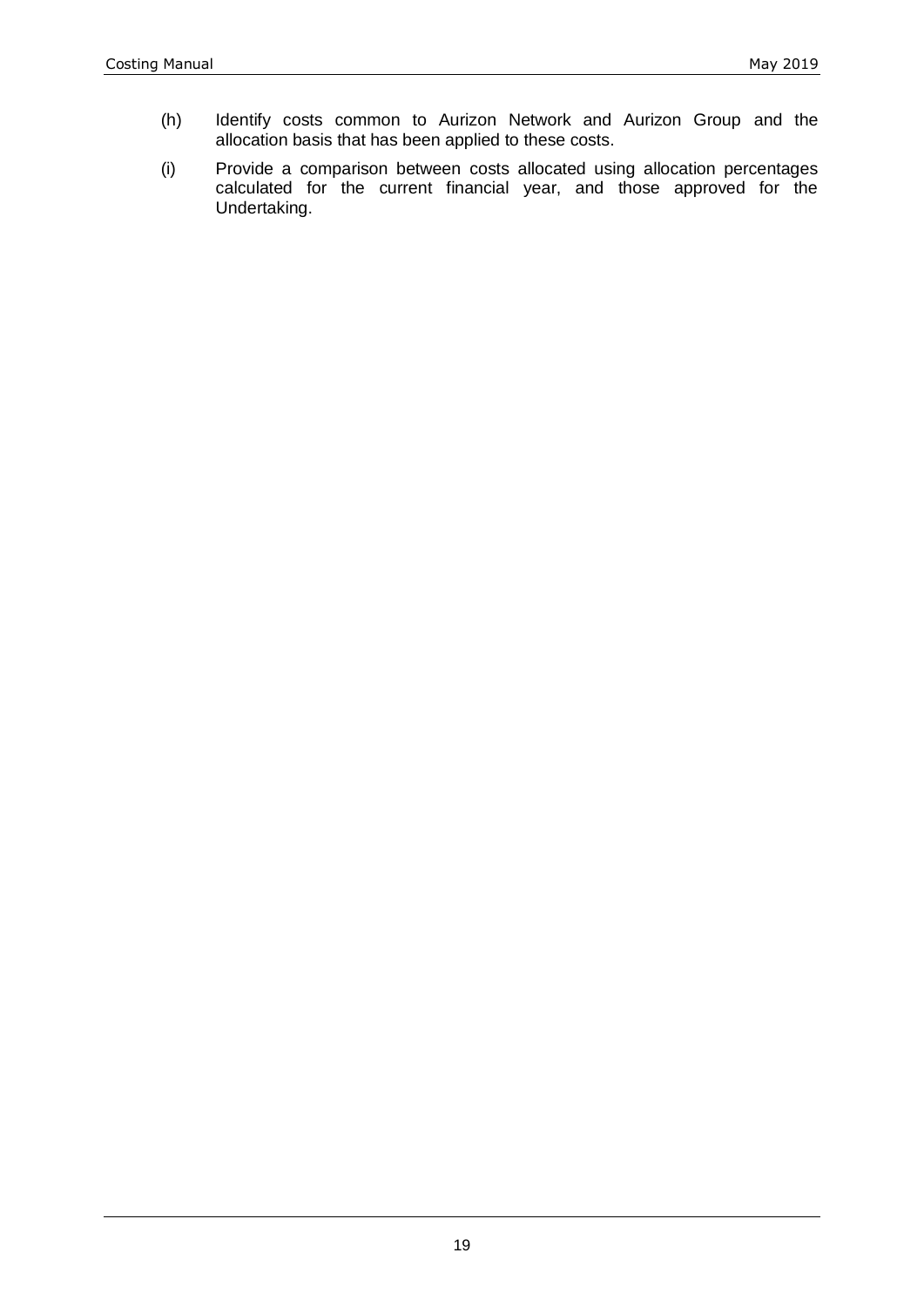## **PART 6. DEFINITIONS**

In this Manual, the following words and expressions shall have the meanings identified in this Part 6. Other parts of speech or grammatical forms of a word or phrase defined in this Manual have a corresponding meaning.

Capitalised terms included in this Manual but not defined in this Part 6, or elsewhere in this Manual, have the same meaning as in the Undertaking.

*"Allocation"* means, where assets, costs, or revenues are jointly used for the provision of a function/service and where there is no direct causal relationship between the resources used and the function/service provided, the sharing of such joint costs between those functions/services.

*"Attribution"* means, where assets, costs or revenues are jointly used for the provision of a function/service and where there is a causal relationship between the resources used and function/service provided, the sharing of costs between those functions/services on a basis of cost causality.

**"***Aurizon***"** means Aurizon Holdings Limited, the listed parent holding company. Aurizon wholly owns Aurizon Operations Limited that wholly owns Aurizon Network Pty Ltd.

*"Aurizon Network"* means Aurizon Network Pty Ltd ACN 132 181 116.

*"Below Rail Costs"* means the assets and/or costs, revenue and investments (as the context implies) associated with the provision of Below Rail Services.

*"Central Queensland Coal Region (CQCR)"* means the following coal systems as defined in the Undertaking:

- (i) the Goonyella system;
- (ii) the Blackwater system;
- (iii) the Moura system;
- (iv) the Newlands system; and
- (v) the Goonyella to Abbot Point system.

*"Corporate Overhead"* costs are the cost of those activities that relate predominantly to the overall management, strategy and governance of the corporation and which under the Aurizon functional organisational model and incurred centrally and not within the operational functions. Under the Aurizon functional organisational model, Corporate Overhead also includes Corporate Services.

*"Corporate Services"* costs are the costs of services that are provided at the corporation wide level to groups and divisions within Aurizon and include, for example, payroll, HR services, computer services, administration building services, motor vehicle fleet management and legal services.

*"Costing accounts"* or *"Costing system"* means the SAP General Ledger used by the Aurizon Group and which are used to extract information for the preparation of management accounts and Financial Statements.

*"Costing Manual"* or *"Manual"* means this document which is the cost allocation manual prepared by Aurizon Network and approved by the QCA.

"*Expenses*" means all operating expenses including corporate overhead.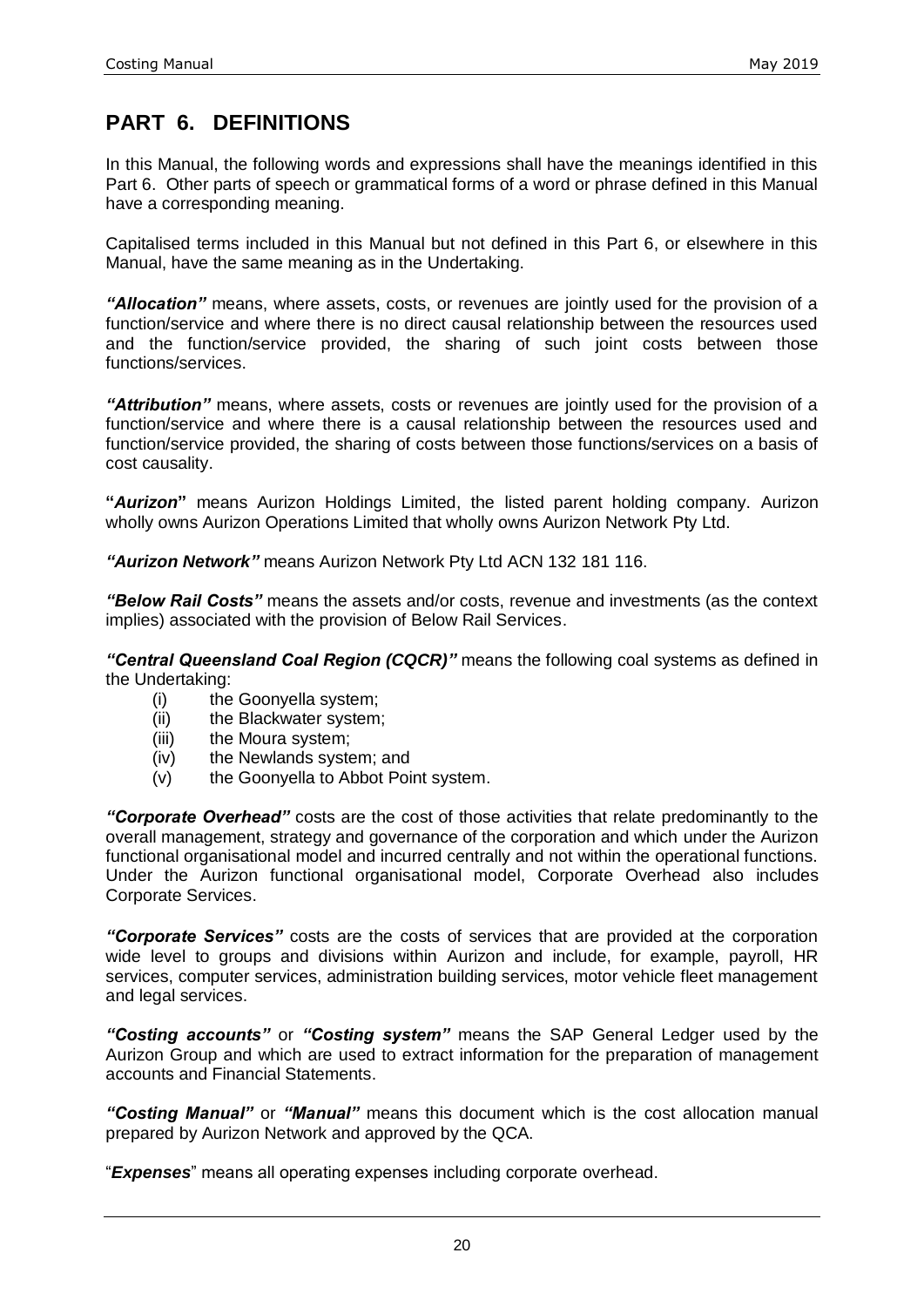*"Financial Statements"* means the statement of assets and, statement of earnings before interest, tax, depreciation and amortisation and associated notes for the financial statements, which separately identify Aurizon Network's business in respect of the declared services contemplated by section 250(1)(a) of the Act, from other business conducted by Aurizon Network, and which are required in accordance with the Undertaking.

*"Identification"* means, where costs are directly incurred, or assets directly used in the performance of a function/service, the identification of those costs to that function/service.

*"Line Section"* means a section of railway route as defined by Aurizon's Network Assets division from time to time and that is identified for the purpose of classifying the Rail Infrastructure into line sections with reasonably consistent traffic (in terms of type of traffic and density of traffic) and reasonably consistent track standards.

**"***Network***"** means the operational business division established within the Aurizon Group to provide management services on the rail network.

*"Network Wide"* means assets, costs, revenue and investments associated with the provision of Below Rail Services not able to be Identified or Attributed to a Line Section or a geographic region.

*"Other Services"* means the activities of Aurizon Network other than those associated with the provision of the service declared for the purposes of Part 5 of the Act pursuant to section  $250(1)(a)$  of the Act.

*"Undertaking"* refers to Aurizon Network's access undertaking approved by the QCA in accordance with the Act in respect to the provision of Rail Infrastructure for the purpose of operating Train Services.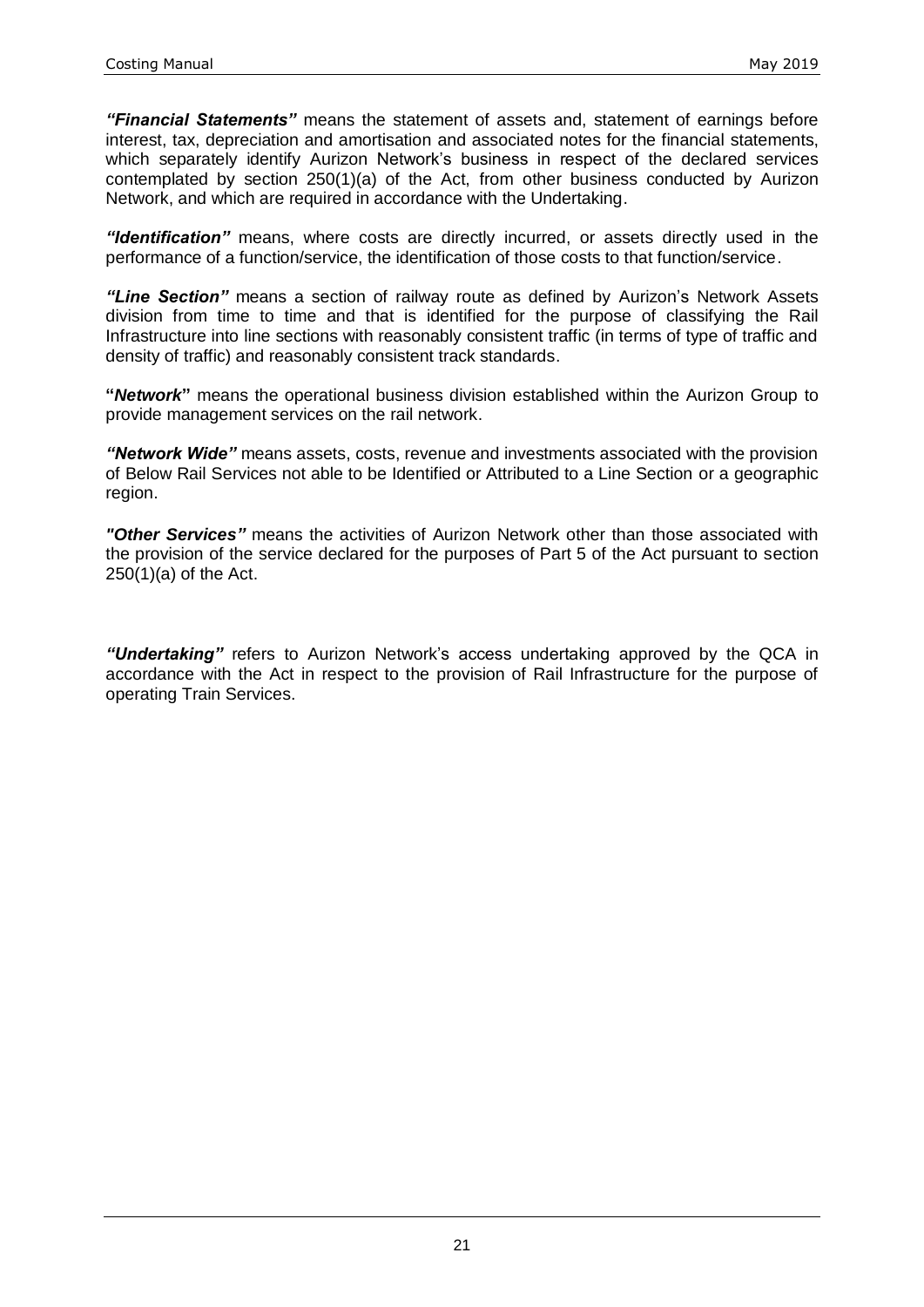## **COSTING MANUAL – SCHEDULE A**

#### **PRO FORMA FINANCIAL STATEMENTS**

#### **FINANCIAL STATEMENTS PURSUANT TO THE ACCESS UNDERTAKING**

#### **BELOW RAIL SERVICES PROVIDED BY AURIZON NETWORK**

#### **STATEMENT OF EARNINGS BEFORE INTEREST, TAX, DEPRECIATION AND AMORTISATION**

|                                                                                                   | <b>FOR THE</b><br><b>YEAR</b><br><b>ENDED 30</b><br><b>JUNE</b><br><b>XXXX</b> | <b>FOR THE</b><br><b>YEAR</b><br><b>ENDED 30</b><br><b>JUNE</b><br><b>XXXX</b> |
|---------------------------------------------------------------------------------------------------|--------------------------------------------------------------------------------|--------------------------------------------------------------------------------|
|                                                                                                   | <b>Below</b><br>Rail<br><b>Services</b>                                        | <b>Below</b><br>Rail<br><b>Services</b>                                        |
|                                                                                                   | \$000's                                                                        | \$000's                                                                        |
| <b>REVENUE</b>                                                                                    |                                                                                |                                                                                |
| Access charges - Coal                                                                             | X, XXX                                                                         | X, XXX                                                                         |
| Access charges - Other                                                                            | X, XXX                                                                         | X, XXX                                                                         |
| Electric traction energy charges                                                                  | X, XXX                                                                         | X, XXX                                                                         |
| Other                                                                                             | X,XXX                                                                          | X, XXX                                                                         |
| Total revenue                                                                                     | X, XXX                                                                         | $x,$ xxx                                                                       |
| <b>EXPENSES</b>                                                                                   |                                                                                |                                                                                |
| Infrastructure maintenance                                                                        | X, XXX                                                                         | X, XXX                                                                         |
| Derailment / collision / flood repairs                                                            | X, XXX                                                                         | X, XXX                                                                         |
| Network control services                                                                          | X, XXX                                                                         | X, XXX                                                                         |
| Infrastructure management                                                                         | X, XXX                                                                         | X, XXX                                                                         |
| Business management                                                                               | X, XXX                                                                         | X, XXX                                                                         |
| Insurance                                                                                         | X, XXX                                                                         | X, XXX                                                                         |
| <b>Traction electricity</b>                                                                       | X, XXX                                                                         | X, XXX                                                                         |
| Other expenses                                                                                    | X, XXX                                                                         | X, XXX                                                                         |
| Corporate overhead                                                                                | X, XXX                                                                         | X, XXX                                                                         |
| <b>Total expenses</b>                                                                             | X, XXX                                                                         | X, XXX                                                                         |
| <b>EARNINGS BEFORE</b><br><b>INTEREST, TAX,</b><br><b>DEPRECIATION AND</b><br><b>AMORTISATION</b> | X, XXX                                                                         | X, XXX                                                                         |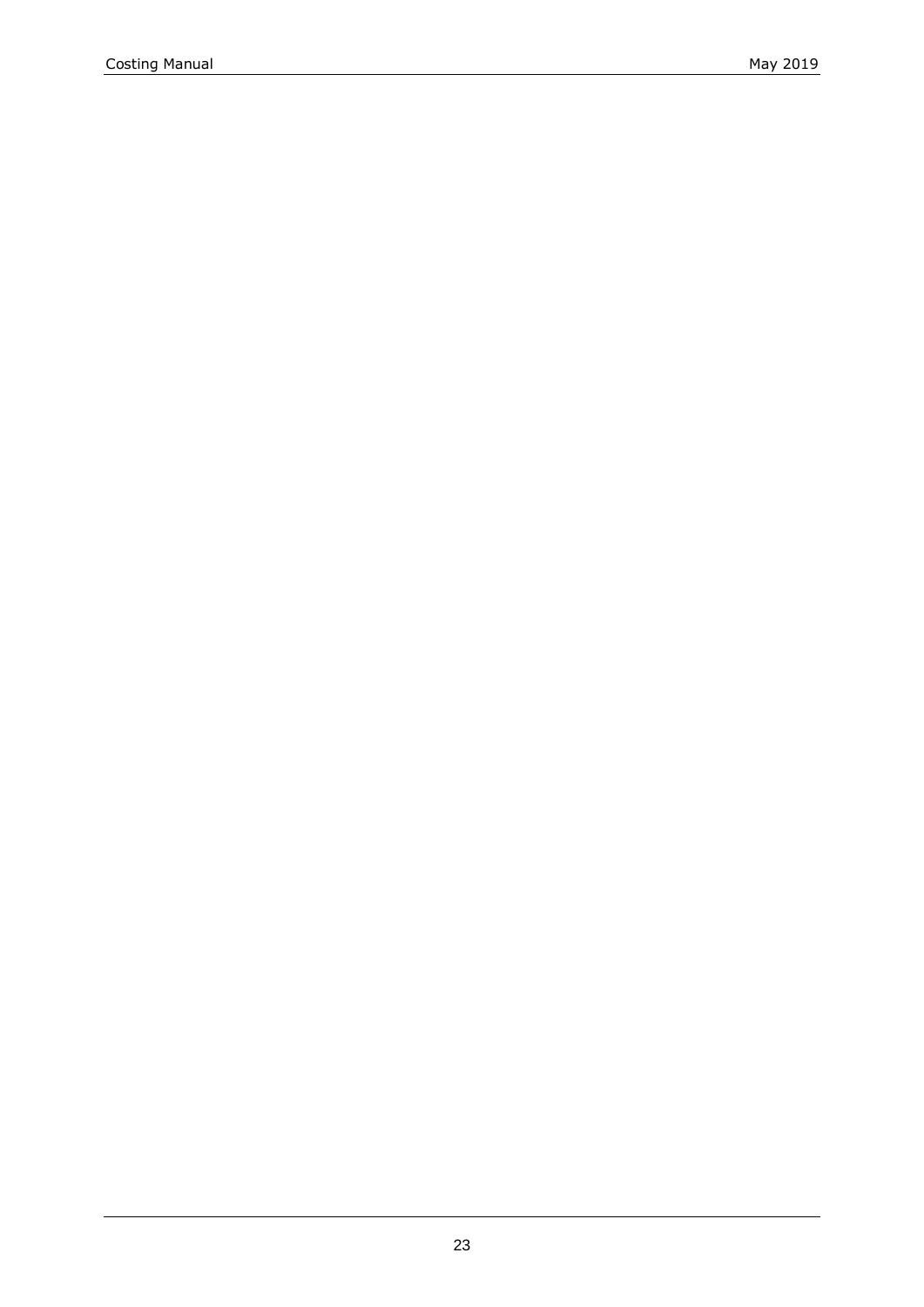## **AURIZON NETWORK COSTING MANUAL**

# **SCHEDULE B**

# **AURIZON STRUCTURE**

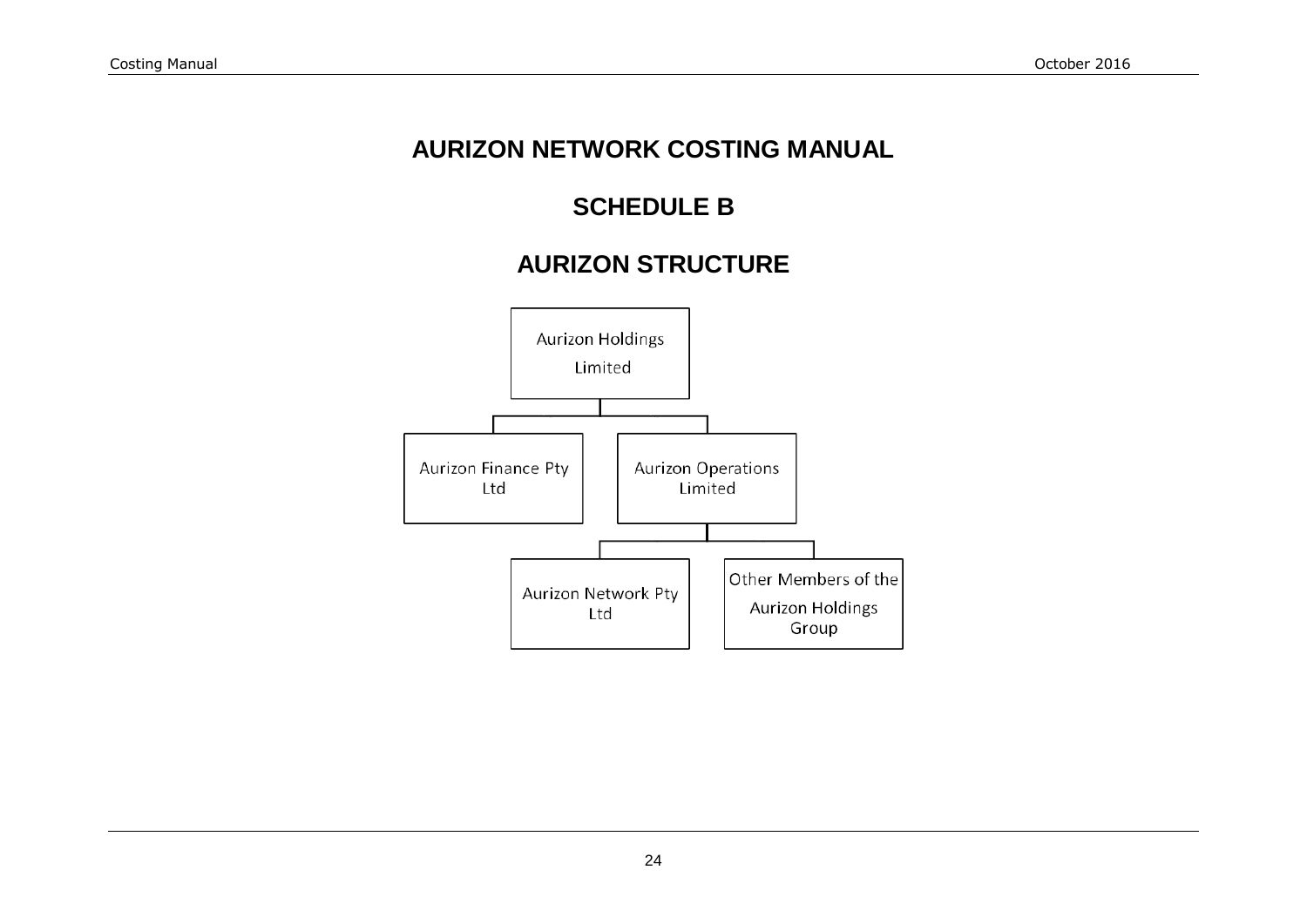# **AURIZON NETWORK COSTING MANUAL**

# **SCHEDULE C**

# **NETWORK FUNCTION STRUCTURE**